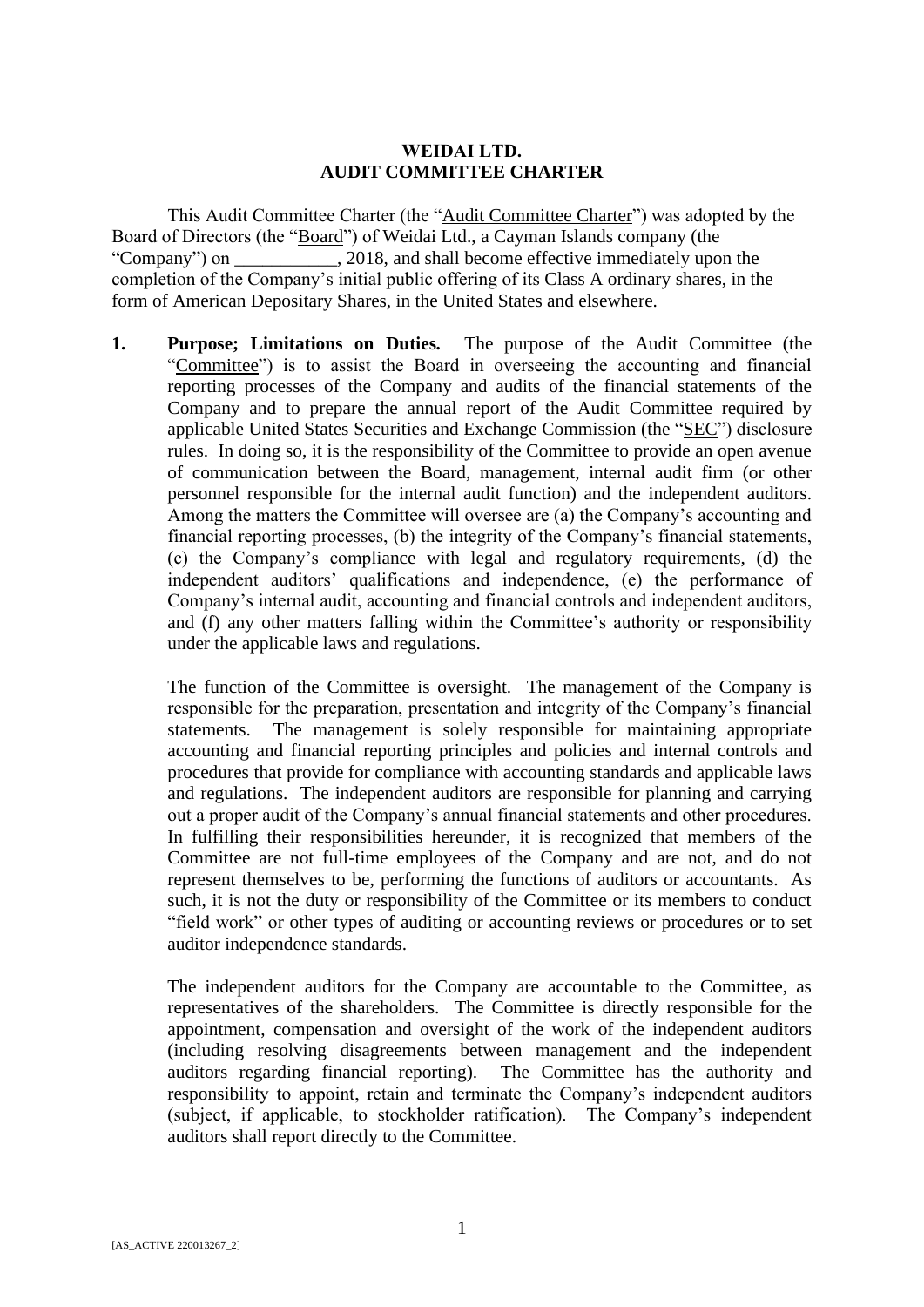**2. Membership; Appointment; Financial Expert.** The Committee will consist of two or more directors of the Board, each of whom must be an "audit committee independent director" pursuant to SEC rules and shall satisfy the independence requirements of the New York Stock Exchange (the "NYSE") or Nasdaq Global Market (the "Nasdaq") and Rule 10A-3(b)(1) under the Securities Exchange Act of 1934, as amended (the "Exchange Act"), both of which are set forth in Annex A hereto.

No Committee member shall simultaneously serve on the audit committees of more than three other public companies, unless as otherwise approved by the Board. The members of the Committee will be appointed by and serve at the discretion of the Board. The chairperson of the Committee (the "Chairperson") will be appointed by the Board. Each member of the Committee must be able to read and understand fundamental financial statements, including the Company's balance sheet, income statement and cash flow statement. In addition, at least one member of the Committee is an "audit committee financial expert" defined in Item 16A of Form 20-F, the requirements for which are set forth in Annex B hereto. Section 13(a) of the Exchange Act requires the Company to disclose whether or not one member of the Committee is an audit committee financial expert.

**3. Specific Responsibilities and Duties.** The Board delegates to the Committee the express responsibility and authority to:

### **3.1 Independent Auditors.**

- **(a) Selection and Fees.** Be solely and directly responsible for the appointment, compensation, retention, evaluation, and oversight of the work of the independent auditors (including resolution of disagreements between management and the independent auditors regarding financial reporting) for the purpose of preparing or issuing an audit report or performing other audit, review or attest services for the Company and, where appropriate, the termination and replacement of such firm. Such independent auditors shall report directly to and be ultimately accountable to the Committee. The Committee has the ultimate authority to approve all audit engagement fees and terms, with the costs of all engagements borne by the Company.
- **(b) Audit Team.** Review the experience and qualifications of the senior members of the independent auditors' team.
- **(c) Scope of Audit.** Review, evaluate and approve the annual engagement proposal of the independent auditors (including the proposed scope and approach of the annual audit).
- **(d) Lead Audit Partner Review, Evaluation and Rotation***.* Review and evaluate the lead partner of the independent auditors, monitor compliance by the Company's independent auditors with the audit partner rotation requirements contained in the Sarbanes-Oxley Act of 2002 and the rules and regulations promulgated by the SEC thereunder;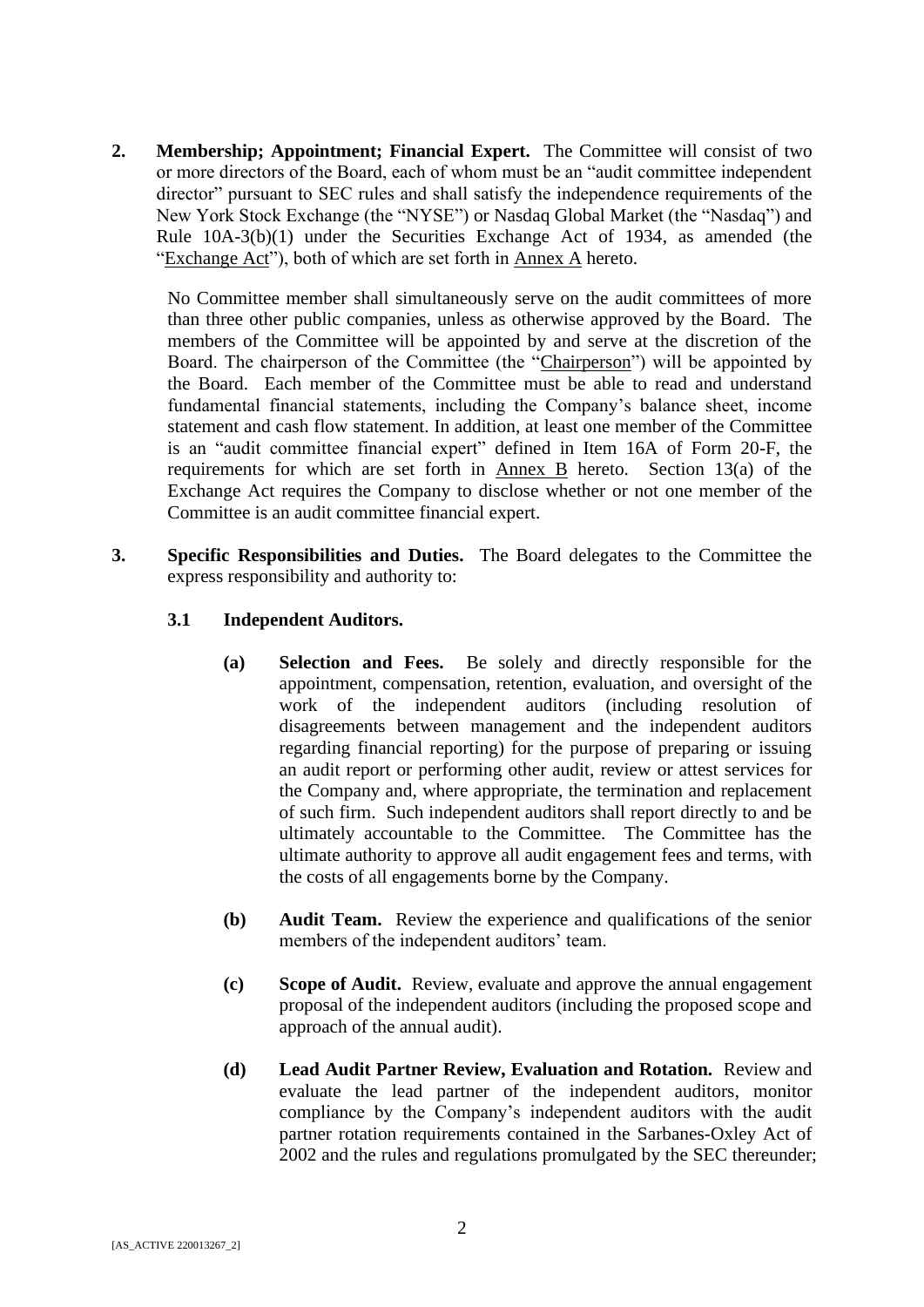- **(e) Pre-Approval of Audit and Non-Audit Services***.* Pre-approve all auditing services and all non-audit services permitted to be performed by the independent auditors, and to consider whether the performance by the outside auditors of non-audit services is compatible with maintaining the independence of the outside auditors. Such preapproval may be given as part of the Committee's approval of the scope of the engagement of the independent auditors or on an engagement-by-engagement basis or pursuant to pre-established policies. In addition, the authority to pre-approve non-audit services may be delegated by the Committee to one or more of its members, but such member's or members' non-audit service approval decisions must be reported to the full Committee at the next regularly scheduled meeting. The Company shall disclose in its annual reports (and periodic reports, if any) required by Section 13(a) of the Exchange Act any approval of non-audit services during the period covered by the applicable report. The independent auditors shall not be retained to perform the non-audit functions prohibited by applicable law and the rules of the SEC. A list of prohibited non-audit functions, as defined in Section  $10A(g)$  of the Exchange Act, is set forth in Annex C hereto.
- **(f) Statement from Independent Auditors***.* At least annually, obtain and review a statement from the independent auditors (it being understood that the independent auditors are responsible for the accuracy and completeness of such report) describing:
	- (i) the independent auditors' internal quality-control procedures;
	- (ii) any material issues raised by the most recent internal qualitycontrol review, or peer review, of the independent auditors, or by any inquiry or investigation by governmental or professional authorities, within the preceding five years, respecting one or more independent audits carried out by the independent auditors, and any steps taken to deal with any such issues; and
	- (iii) all relationships between the independent auditors and the Company (including a description of each category of services provided by the independent auditors to the Company and a list of the fees billed for each such category);
- **(g) Statement of Fees from Independent Auditors.** The independent auditors shall submit to the Committee annually a formal written statement of the fees billed in each of the last two fiscal years for each of the following categories of services rendered by the independent auditors:
	- (i) the audit of the Company's annual financial statements or services that are normally provided by the independent auditors in connection with statutory and regulatory filings or engagements;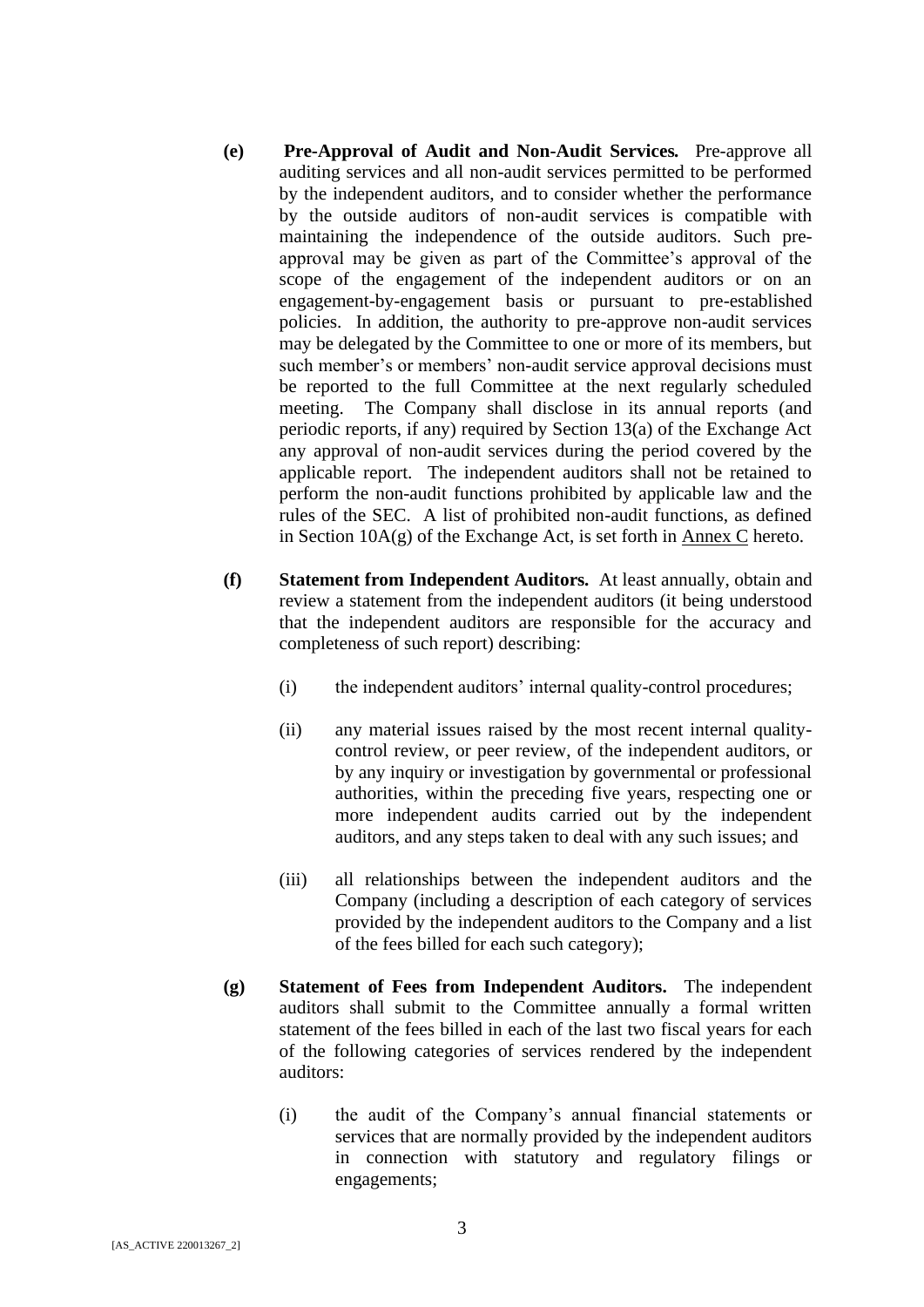- (ii) assurances and related services, not included in clause (i) that are reasonably related to the performance of the audit or review of the Company's financial statements, in the aggregate and by each service;
- (iii) tax compliance, tax advice and tax planning services, in the aggregate and by each service; and
- (iv) all other products and services rendered by the independent auditors, in the aggregate and by each service.
- **(h) Hiring Policies.** Set clear hiring policies for employees and former employees of the independent auditors. At a minimum, these policies shall provide that any registered public accounting firm may not provide audit services to the Company if the chief executive officer, chief financial officer, controller, chief accounting officer or any person serving in an equivalent capacity for the Company was employed by the registered public accounting firm and participated in the audit of the Company within one year of the initiation of the current audit.
- **(i) Review Problems.** Review with the independent auditors any audit problems or difficulties the independent auditors may have encountered in the course of its audit work, and management's responses, including: (i) any restrictions on the scope of activities or access to requested information and (ii) any significant disagreements with management and management's responses to such matters.
- **(j) Material Communications***.* Discuss with the independent auditors any communications between the audit team and the independent auditors' national office regarding auditing or accounting issues that the engagement presented.
- **(k) Accounting Adjustments.** Discuss with the independent auditors any accounting adjustments that were noted or proposed by the independent auditors but were "passed on" (as immaterial or otherwise).
- **(l) Internal Audit Function.** Discuss with the independent auditors the responsibilities, budget and staffing of the Company's internal audit function.
- **(m) Management or Internal Control Letters.** Discuss with the independent auditors any "management" or "internal control" letter issued, or proposed to be issued, by the independent auditor to the Company.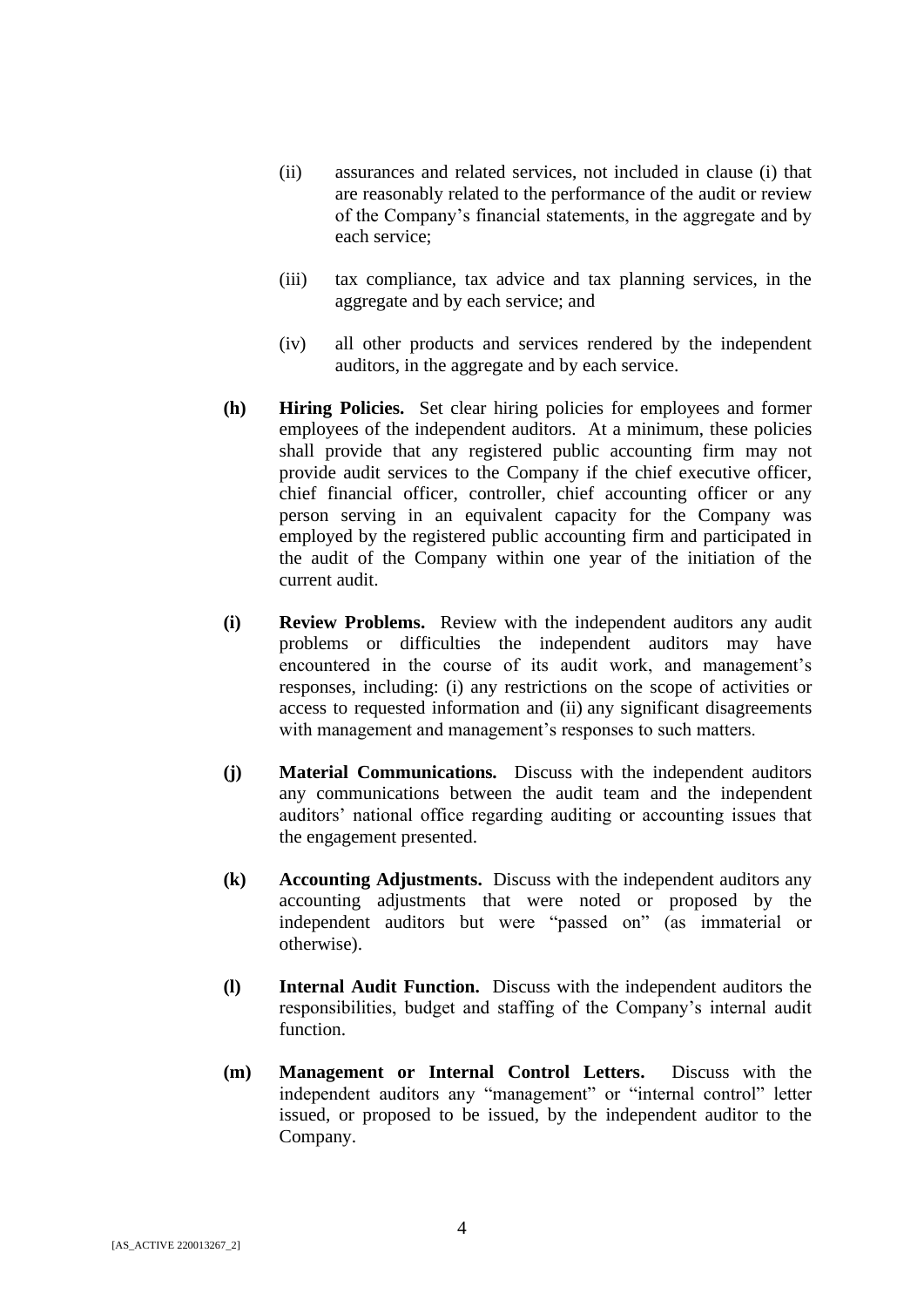# **3.2 Financial Reporting.**

- **(a) Annual Financials***.* Review and discuss with management and the independent auditors the Company's annual audited financial statements, (including the Company's disclosures under "Management's Discussion and Analysis of Financial Condition and Results of Operations"), any unusual or non-recurring items, the nature and substance of significant reserves, the adequacy of internal controls and other matters that the Committee deems material, prior to the public release of such information. Obtain from the independent auditors assurance that the audit was conducted in a manner consistent with Section 10A of the Exchange Act. Recommend to the Board whether the annual audited financial statements should be included in the Company's Annual Report on Form 20-F.
- **(b) Interim Financials***.* Review and discuss with management and the independent auditors the Company's interim financial statements (including the Company disclosure under "Management's Discussion and Analysis of Financial Condition and Results of Operations"), the results of the independent auditors' reviews of the interim financial statements, and other matters that the Committee deems material prior to the public release of such information.
- **(c) Accounting Principles***.* Review with management and the independent auditors major issues regarding accounting principles and financial statement presentations, including any material changes in the selection or application of the principles followed in prior years and any items required to be communicated by the independent auditors in accordance with AICPA Statement of Auditing Standards ("SAS") 114, including any of the following:
	- deficiencies noted in the audit in the design or operation of internal controls;
	- consideration of fraud in a financial statement audit;
	- detection of illegal acts;
	- the independent auditors' responsibility under generally accepted auditing standards;
	- any restriction on audit scope;
	- significant accounting policies;
	- significant issues discussed with the national office respecting auditing or accounting issues presented by the engagement;
	- management judgments and accounting estimates;
	- any accounting adjustments arising from the audit that were noted or proposed by the auditors but were passed (as immaterial or otherwise);
	- the responsibility of the independent auditors for other information in documents containing audited financial statements;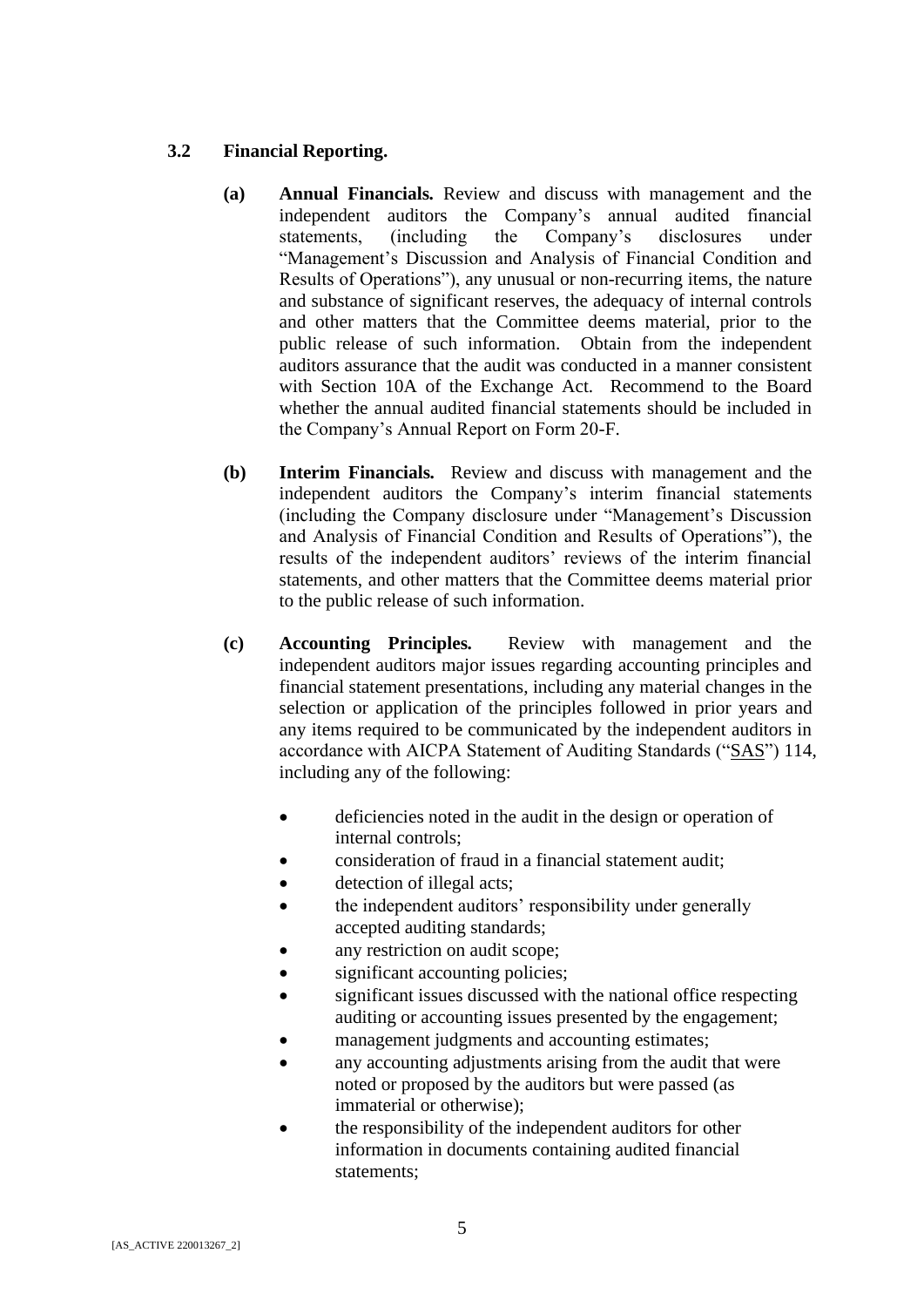- disagreements with management;
- consultation by management with other accountants;
- major issues discussed with management prior to retention of the independent auditors;
- difficulties encountered with management in performing the audit;
- the independent auditors' judgments about the quality of the entity's accounting principles;
- reviews of interim financial information conducted by the independent auditors; and
- the responsibilities, budget and staffing of the Company's internal audit function.
- **(d) Judgments.** Review reports prepared by management or by the independent auditors relating to significant financial reporting issues and judgments made in connection with the preparation of the Company's financial statements, including an analysis of the effect of alternative U.S. generally accepted accounting principles ("GAAP") methods on the Company's financial statements and a description of any transaction as to which management obtained an SAS 50 letter.
- **(e) Press Releases***.* Discuss earnings press releases with management (including the type and presentation of information to be included in earnings press releases), as well as financial information and earnings guidance provided to analysts and rating agencies.
- **(f) Regulatory Developments***.* Review with management and the independent auditors the effect of regulatory and accounting initiatives, as well as off-balance sheet structures on the Company's financial statements.

# **3.3 Internal Audit and Risk Management.**

**(a) Internal Audit and Controls.** Review and approve the internal audit charter, which sets forth the authority and responsibility of the internal audit function. Review the budget, qualifications, activities, effectiveness and organizational structure of the internal audit function, the performance, appointment and replacement of the lead internal auditor, and summaries of material internal audit reports and management's responses. Review major issues as to the adequacy of the Company's internal controls and any special audit steps adopted in light of control deficiencies. Meet periodically with the internal auditor to discuss the responsibilities, budget and staffing of the internal audit function and any issues that the internal auditor believes warrant the Committee's attention. Discuss with the internal auditor any significant reports to management prepared by the internal auditor and any responses from management. Perform an annual assessment of the internal audit function.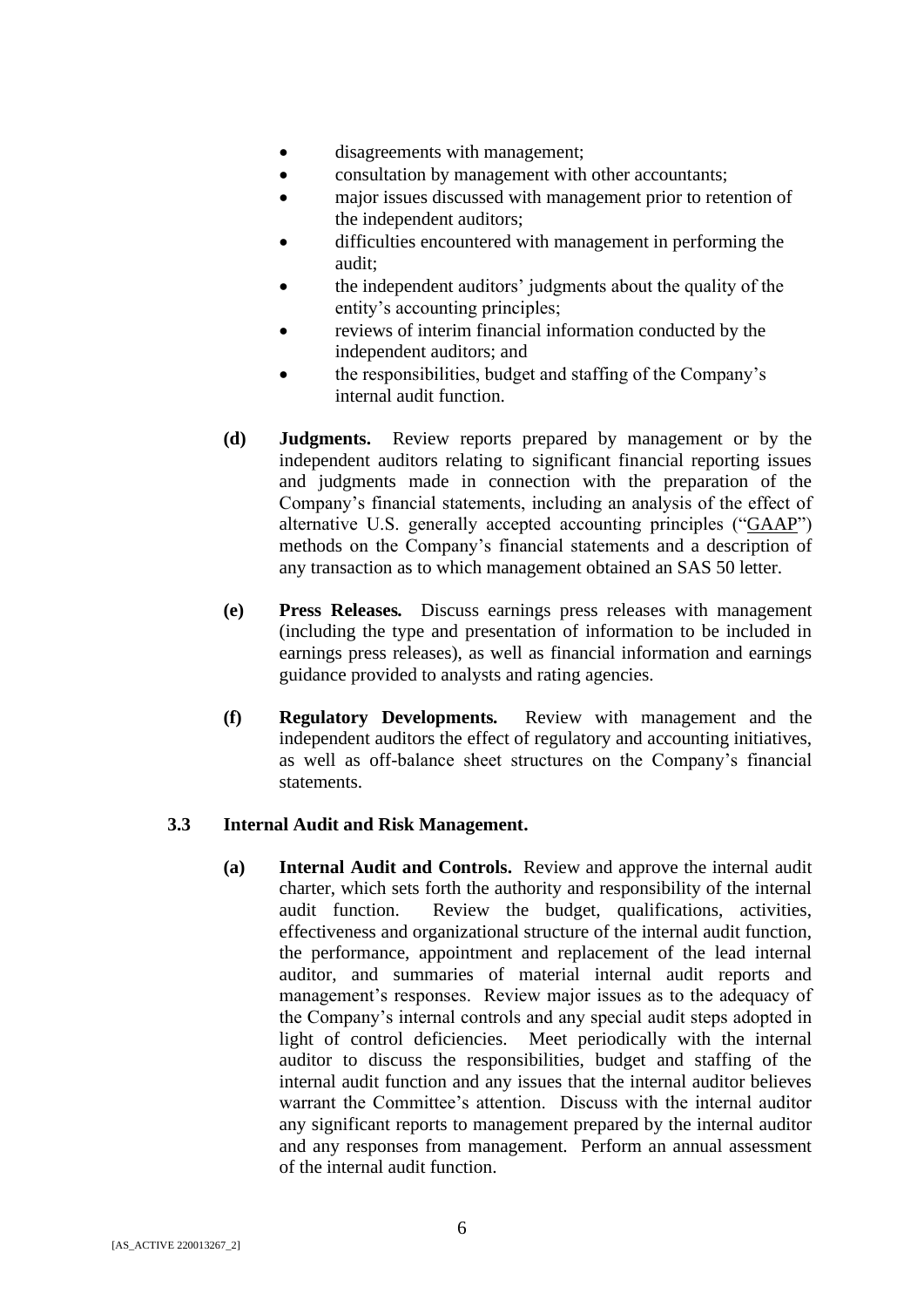**(b) Risk Assessment and Risk Management***.* Discuss policies with respect to risk assessment and risk management periodically with the management, internal auditors, and independent auditors, and the Company's plans or processes to monitor, control and minimize such risks and exposures.

### **3.4 Financial Reporting Processes; CEO and CFO Certifications.**

- **(a) Internal and External Controls.** In consultation with the independent auditors, the Company's internal auditors and the Company's financial and accounting personnel, review the integrity, adequacy and effectiveness of the Company's financial reporting processes, accounting and financial controls, both internal and external, and elicit any recommendations for the improvement of such internal control procedures or particular areas where new or more detailed controls or procedures are desirable. Ensure that the Company's independent auditors have sufficient access to and time to review such internal control procedures so that the Company may obtain from the independent auditors the Attestation of the Company's Independent Auditor as to the Company's internal controls and procedures in connection with the filing of the Company's Annual Report on Form 20-F and otherwise in accordance with Item 15(c) of Form 20-F.
- **(b) Consider Changes.** Review major issues as to the adequacy of the Company's internal controls and any special audit steps adopted in light of material control deficiencies.
- **(c) Reporting Systems.** Establish regular and separate systems of reporting to the Committee by each of (i) management, (ii) the independent auditors and (iii) the internal auditors regarding any significant judgments made in management's preparation of the financial statements and the view of each as to appropriateness of such judgments.
- **(d) Reports from Independent Auditors.** Discuss with and obtain from the independent auditors in connection with any audit, prior to filing the Company's audit report with the SEC, a report relating to the Company's annual audited financial statements including:
	- (i) a description of all critical accounting policies and practices to be used by the Company;
	- (ii) analyses prepared by management and/or the independent auditors setting forth significant financial reporting issues and judgments made in connection with the preparation of the financial statements, including all alternative treatments of financial information within GAAP that have been discussed with management, ramifications of the use of such alternative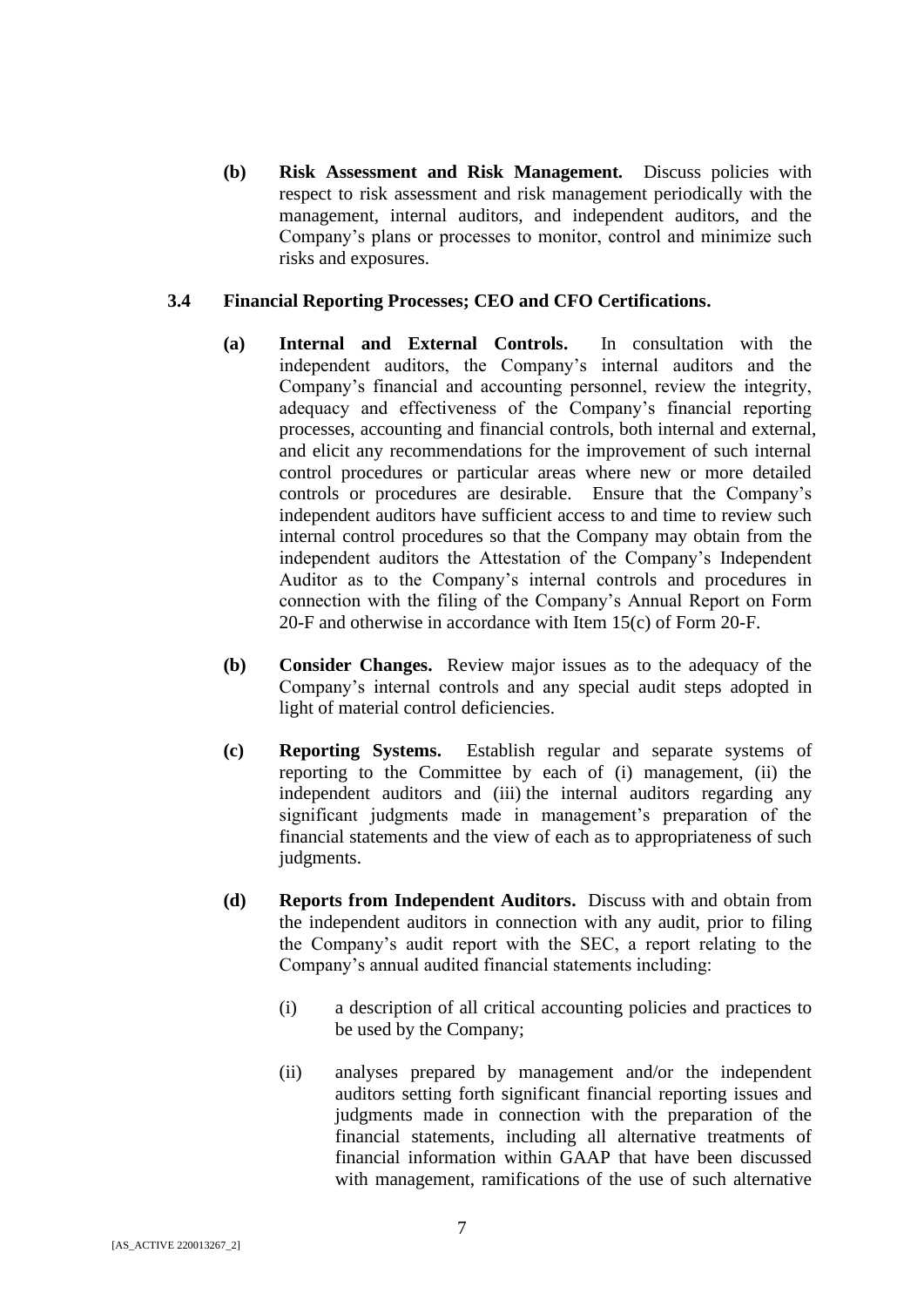disclosures and treatments, and the treatment preferred by the independent auditors;

- (iii) major issues regarding accounting principles and financial statement presentations, including any significant changes in the Company's selection or application of accounting principles;
- (iv) major issues as to the adequacy of the Company's internal controls and any specific audit steps adopted in light of material control deficiencies; and
- (v) all other material written communications between the independent auditors and management, including any management letter or schedule of unadjusted differences.
- **(e) CEO and CFO Certifications.** Discuss with the Chief Executive Officer and the Chief Financial Officer the processes involved in and any material required as a result of the Form 20-F certification process concerning deficiencies in design or operation of internal controls or any fraud involving management or employees with a significant role in the Company's internal controls.

### **3.5 Legal and Regulatory Compliance.**

- **(a) Related Party Transactions.** Conduct an appropriate review of all proposed related party transactions (please refer to Policy and Procedures with Respect to Related Person Transactions of the Company), including proposed amendments to existing related party transactions. Management of the Company shall not cause the Company to enter into any new related party transaction unless such transaction is approved by the Committee or relates to transactions previously adopted by the Board and approved by the Committee.
- **(b) Reports from Others**.Obtain such reports from management, auditors, the general counsel, tax advisors or any regulatory agency as the Committee deems necessary regarding regulatory compliance, transactions with affiliates, and other legal matters that may have a material effect on the Company's financial statements and the consideration of those matters in preparing the financial statements. Discuss with the Company's outside counsel any legal matters brought to the Committee's attention that could reasonably be expected to have a material impact on the Company's financial statements. Request assurances from management, the internal auditor manager and the independent auditor that the Company's foreign subsidiaries and foreign affiliated entities, if any, are in conformity with applicable legal requirements, including disclosure of affiliated party transactions.
- **(c) Complaints**. Establish procedures for the receipt, retention and treatment of complaints received by the Company from Company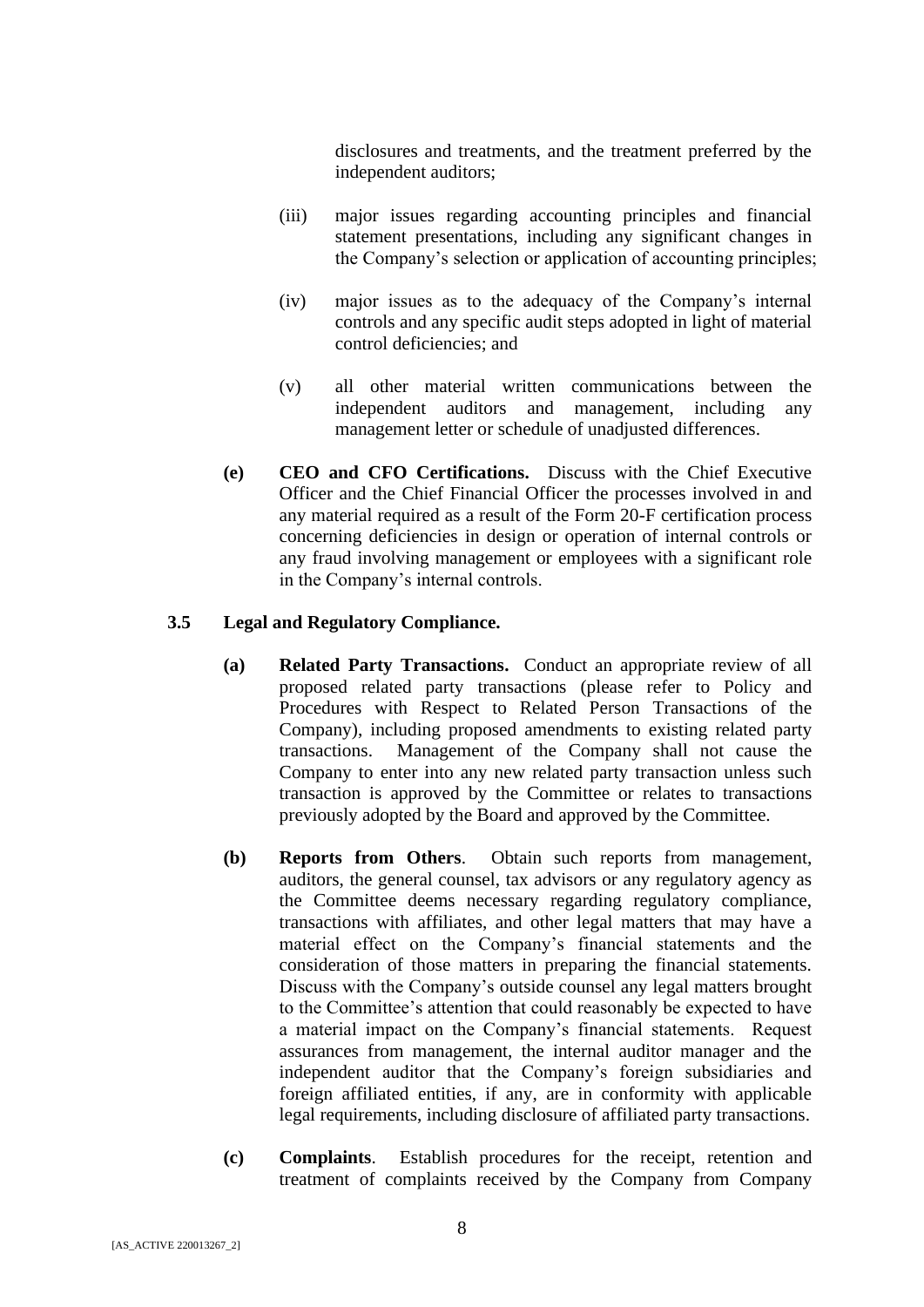employees regarding accounting, internal accounting controls, or auditing matters, and the confidential, anonymous submission by Company employees of concerns regarding questionable accounting, auditing and other matters.

- **(d) Others.** Investigate any matter brought to the attention of the Committee that is considered appropriate and is within the scope of its responsibilities, including any matters required by the rules of the SEC to be reported to the Committee by management.
- **3.6 Annual Evaluation of Audit Committee Charter.** Review and reassess the adequacy of this Audit Committee Charter and the performance of the Committee at least annually and recommend any proposed changes to the Board, as appropriate, and publish this Audit Committee Charter as required by applicable law.

#### **4. Reports to Board, Meetings and Minutes**.

- **4.1 Reports and Recommendations.**Regularly report to the Board on the Committee's activities, and its conclusions with respect to the independent auditors, and make appropriate recommendations to the Board.
- **4.2 Executive Sessions.** The Committee shall meet periodically (with such frequency as it determines) with each of the independent auditors, internal auditors (or other personnel responsible for the Company's internal audit function) and management in separate executive sessions to discuss any matters that the Committee or these groups believe should be discussed privately*.*
- **4.3 Other Meetings.** Other meetings will be with such frequency, and at such times, as the Chairperson, or a majority of the Committee, determines, but no less frequently than once every fiscal quarter. Special meetings of the Committee may be called by the Chairperson and will be called promptly upon the request of any two Committee members. The agenda of each meeting will be prepared by the Chairperson and circulated, if practicable, to each member prior to the meeting date. Unless the Committee or the Board adopts other procedures, the provisions of the Company's memorandum and articles of association, as amended and restated from time to time (the "Memorandum and Articles of Association"), applicable to meetings of Board committees will govern meetings of the Committee.
- **4.4 Minutes.** The Committee shall ensure that minutes of each meeting are recorded and approved at the next meeting.
- **5. Resources and Authority.** The Committee shall have the resources and authority appropriate to discharge its duties and responsibilities, including the authority to select, retain, terminate and approve the fees and other retention terms of special or independent counsel, auditors or other experts and advisors, as it deems necessary or appropriate, without seeking approval of the Board or management.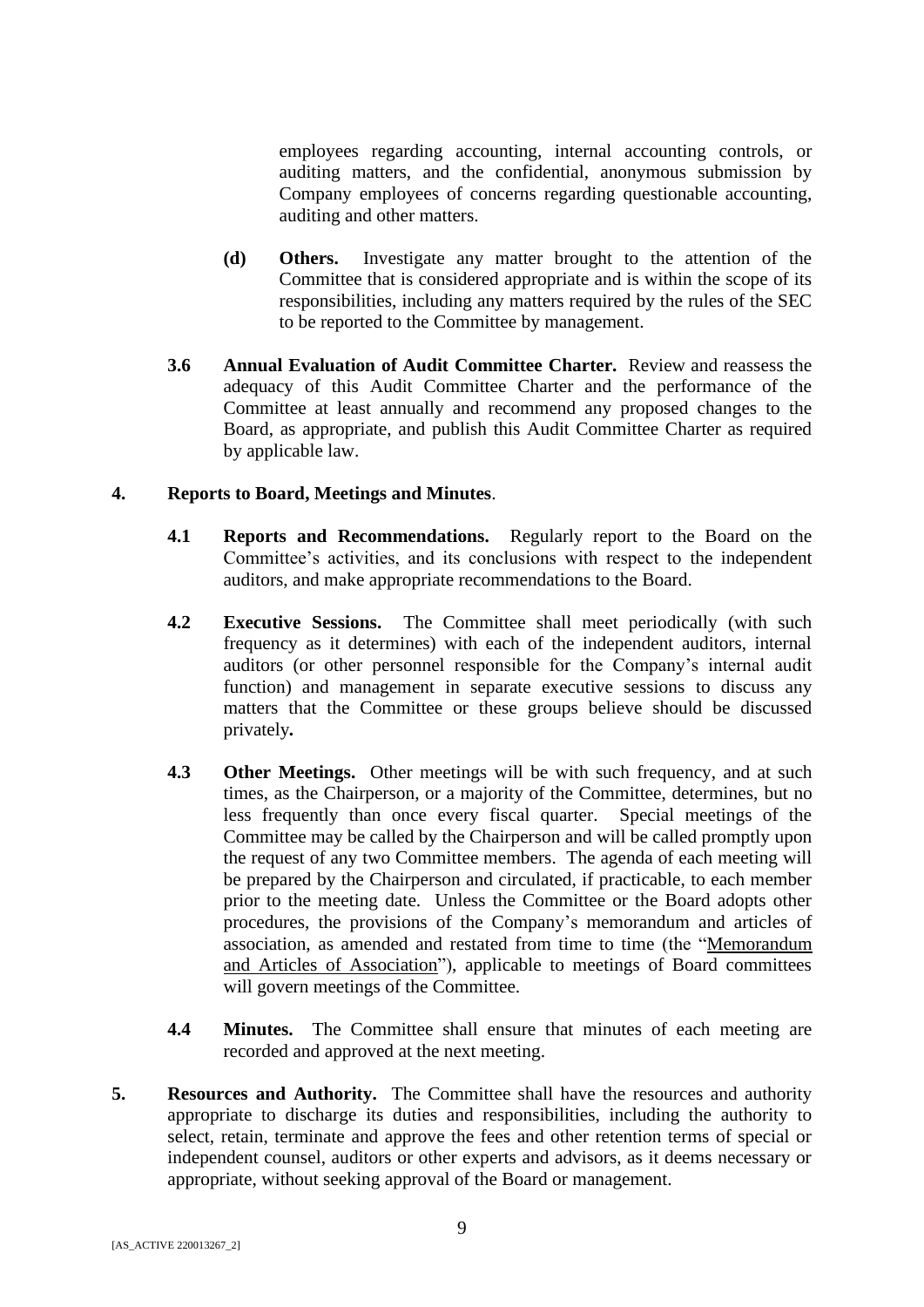The Company shall provide for appropriate funding, as determined solely in the Committee's discretion, for payment of compensation to any such persons employed by the Committee and for ordinary administrative expenses of the Committee that are necessary or appropriate in carrying out its duties.

**6. Rules and Procedures.** Except as expressly set forth in this Audit Committee Charter or the Company's Memorandum and Articles of Association, as amended and restated from time to time, or the Corporate Governance Guidelines, or as otherwise provided by law or the rules of the NYSE/NASDAQ, the Committee shall establish its own rules and procedures.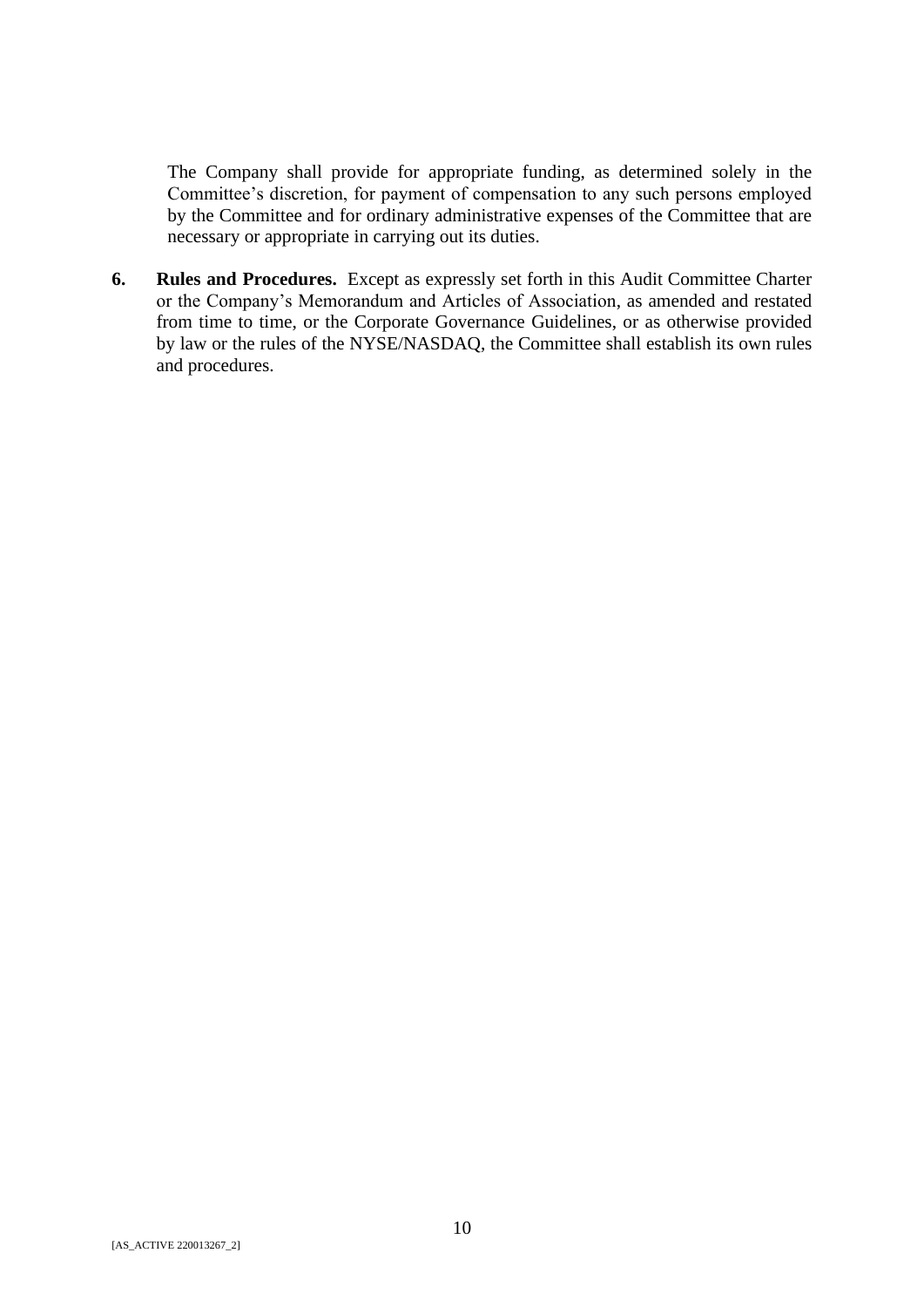# **Annex A**

# **303A.01-Independent Directors of the Corporate Governance Rules of NYSE**

Listed companies must have a majority of independent directors.

*Commentary*: Effective boards of directors exercise independent judgment in carrying out their responsibilities. Requiring a majority of independent directors will increase the quality of board oversight and lessen the possibility of damaging conflicts of interest.

# **303A.02-Independence Tests of the Corporate Governance Rules of NYSE**

In order to tighten the definition of "independent director" for purposes of these standards:

(a)(i) No director qualifies as "independent" unless the board of directors affirmatively determines that the director has no material relationship with the listed company (either directly or as a partner, shareholder or officer of an organization that has a relationship with the company).

(ii) In addition, in affirmatively determining the independence of any director who will serve on the compensation committee of the listed company's board of directors, the board of directors must consider all factors specifically relevant to determining whether a director has a relationship to the listed company which is material to that director's ability to be independent from management in connection with the duties of a compensation committee member, including, but not limited to:

(A) the source of compensation of such director, including any consulting, advisory or other compensatory fee paid by the listed company to such director; and

(B) whether such director is affiliated with the listed company, a subsidiary of the listed company or an affiliate of a subsidiary of the listed company.

*Commentary*: It is not possible to anticipate, or explicitly to provide for, all circumstances that might signal potential conflicts of interest, or that might bear on the materiality of a director's relationship to a listed company (references to "listed company" would include any parent or subsidiary in a consolidated group with the listed company). Accordingly, it is best that boards making "independence" determinations broadly consider all relevant facts and circumstances. In particular, when assessing the materiality of a director's relationship with the listed company, the board should consider the issue not merely from the standpoint of the director, but also from that of persons or organizations with which the director has an affiliation. Material relationships can include commercial, industrial, banking, consulting, legal, accounting, charitable and familial relationships, among others. However, as the concern is independence from management, the Exchange does not view ownership of even a significant amount of stock, by itself, as a bar to an independence finding.

When considering the sources of a director's compensation in determining his independence for purposes of compensation committee service, the board should consider whether the director receives compensation from any person or entity that would impair his ability to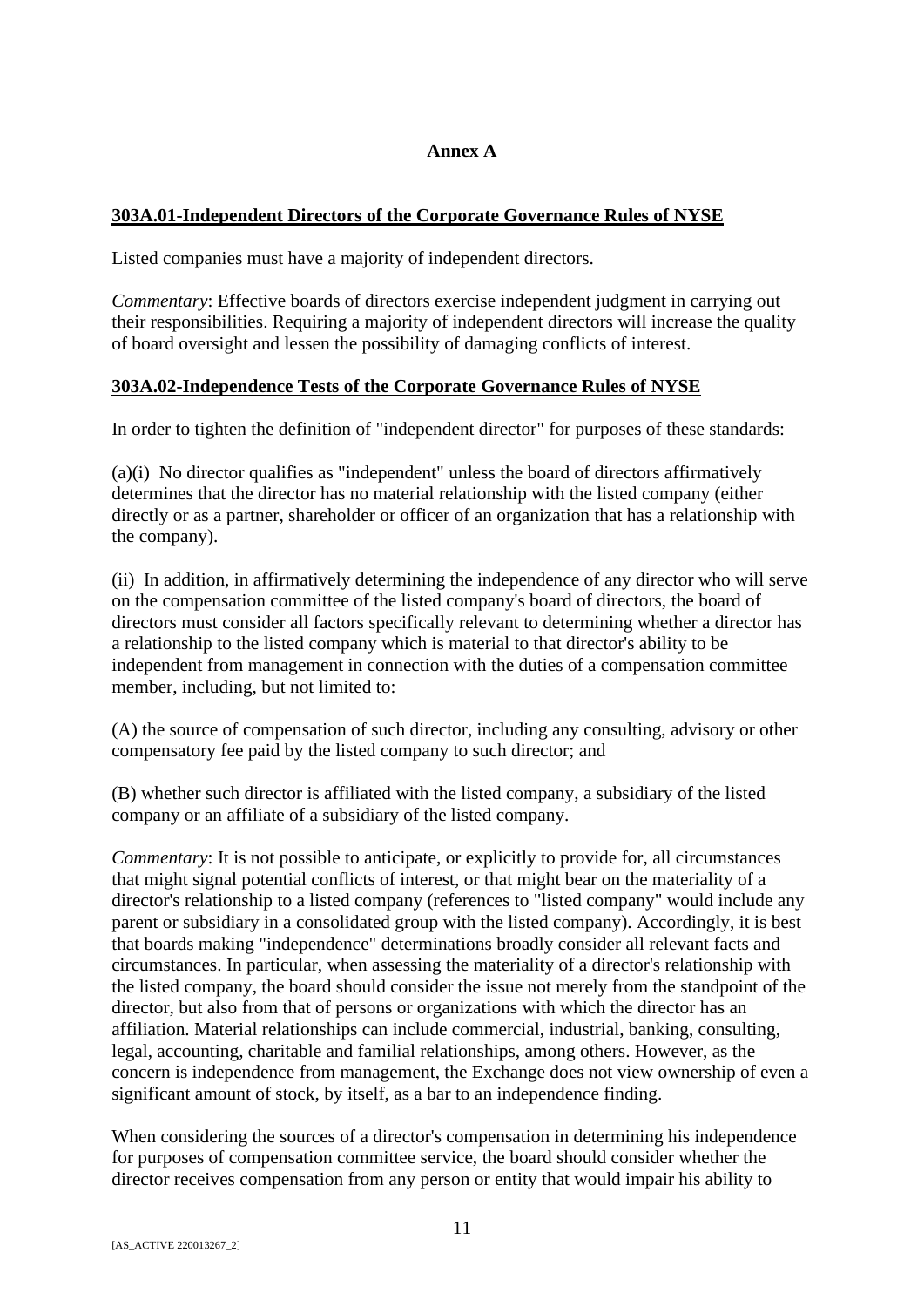make independent judgments about the listed company's executive compensation. Similarly, when considering any affiliate relationship a director has with the company, a subsidiary of the company, or an affiliate of a subsidiary of the company, in determining his independence for purposes of compensation committee service, the board should consider whether the affiliate relationship places the director under the direct or indirect control of the listed company or its senior management, or creates a direct relationship between the director and members of senior management, in each case of a nature that would impair his ability to make independent judgments about the listed company's executive compensation.

*Disclosure Requirement*: The listed company must comply with the disclosure requirements set forth in Item 407(a) of Regulation S-K.

(b) In addition, a director is not independent if:

(i) The director is, or has been within the last three years, an employee of the listed company, or an immediate family member is, or has been within the last three years, an executive officer, 1 of the listed company.

*Commentary*: Employment as an interim Chairman or CEO or other executive officer shall not disqualify a director from being considered independent following that employment.

(ii) The director has received, or has an immediate family member who has received, during any twelve-month period within the last three years, more than \$120,000 in direct compensation from the listed company, other than director and committee fees and pension or other forms of deferred compensation for prior service (provided such compensation is not contingent in any way on continued service).

*Commentary*: Compensation received by a director for former service as an interim Chairman or CEO or other executive officer need not be considered in determining independence under this test. Compensation received by an immediate family member for service as an employee of the listed company (other than an executive officer) need not be considered in determining independence under this test.

(iii) (A) The director is a current partner or employee of a firm that is the listed company's internal or external auditor; (B) the director has an immediate family member who is a current partner of such a firm; (C) the director has an immediate family member who is a current employee of such a firm and personally works on the listed company's audit; or (D) the director or an immediate family member was within the last three years a partner or employee of such a firm and personally worked on the listed company's audit within that time.

(iv) The director or an immediate family member is, or has been with the last three years, employed as an executive officer of another company where any of the listed company's present executive officers at the same time serves or served on that company's compensation committee.

(v) The director is a current employee, or an immediate family member is a current executive officer, of a company that has made payments to, or received payments from, the listed company for property or services in an amount which, in any of the last three fiscal years, exceeds the greater of \$1 million, or 2% of such other company's consolidated gross revenues.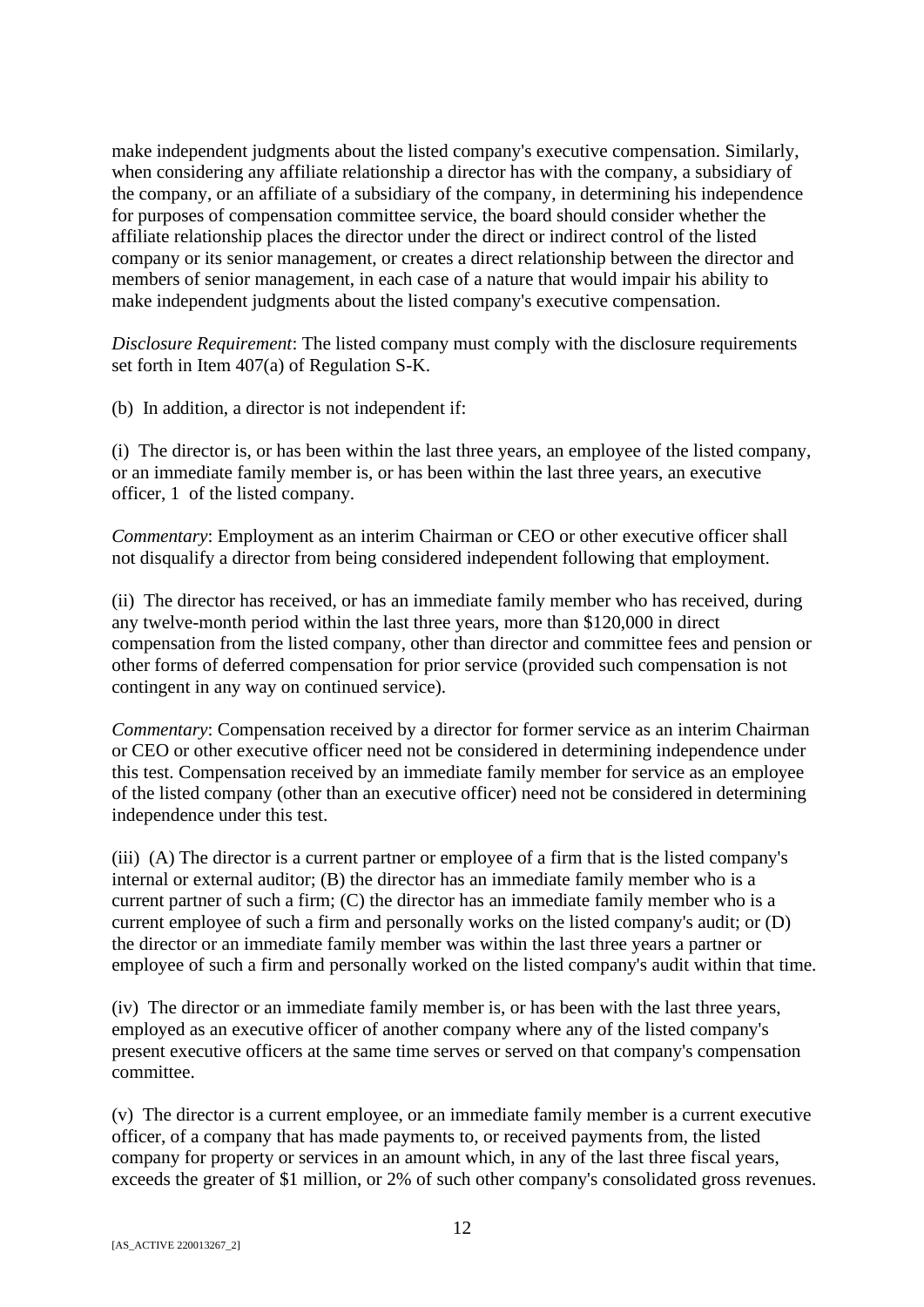*Commentary*: In applying the test in Section 303A.02(b)(v), both the payments and the consolidated gross revenues to be measured shall be those reported in the last completed fiscal year of such other company. The look-back provision for this test applies solely to the financial relationship between the listed company and the director or immediate family member's current employer; a listed company need not consider former employment of the director or immediate family member.

*Disclosure Requirement*: Contributions to tax exempt organizations shall not be considered payments for purposes of Section 303A.02(b)(v), provided however that a listed company shall disclose either on or through its website or in its annual proxy statement, or if the listed company does not file an annual proxy statement, in the listed company's annual report on Form 10-K filed with the SEC, any such contributions made by the listed company to any tax exempt organization in which any independent director serves as an executive officer if, within the preceding three years, contributions in any single fiscal year from the listed company to the organization exceeded the greater of \$1 million, or 2% of such tax exempt organization's consolidated gross revenues. If this disclosure is made on or through the listed company's website, the listed company must disclose that fact in its annual proxy statement or annual report, as applicable, and provide the website address. Listed company boards are reminded of their obligations to consider the materiality of any such relationship in accordance with Section 303A.02(a) above.

*General Commentary to Section 303A.02(b)*: An "immediate family member" includes a person's spouse, parents, children, siblings, mothers and fathers-in-law, sons and daughtersin-law, brothers and sisters-in-law, and anyone (other than domestic employees) who shares such person's home. When applying the look-back provisions in Section 303A.02(b), listed companies need not consider individuals who are no longer immediate family members as a result of legal separation or divorce, or those who have died or become incapacitated.

In addition, references to the "listed company" or "company" include any parent or subsidiary in a consolidated group with the listed company or such other company as is relevant to any determination under the independent standards set forth in this Section 303A.02(b).

#### **5605(c)(2) of Nasdaq Stock Market Rule**

Each Company must have, and certify that it has and will continue to have, an audit committee of at least three members, each of whom must:

- i. be an Independent Director as defined under Rule 5605(a)(2);
- ii. meet the criteria for independence set forth in Rule 10A-3(b)(1) under the Act (subject to the exemptions provided in Rule 10A-3(c) under the Act);
- iii. not have participated in the preparation of the financial statements of the Company or any current subsidiary of the Company at any time during the past three years; and
- iv. be able to read and understand fundamental financial statements, including a Company's balance sheet, income statement, and cash flow statement.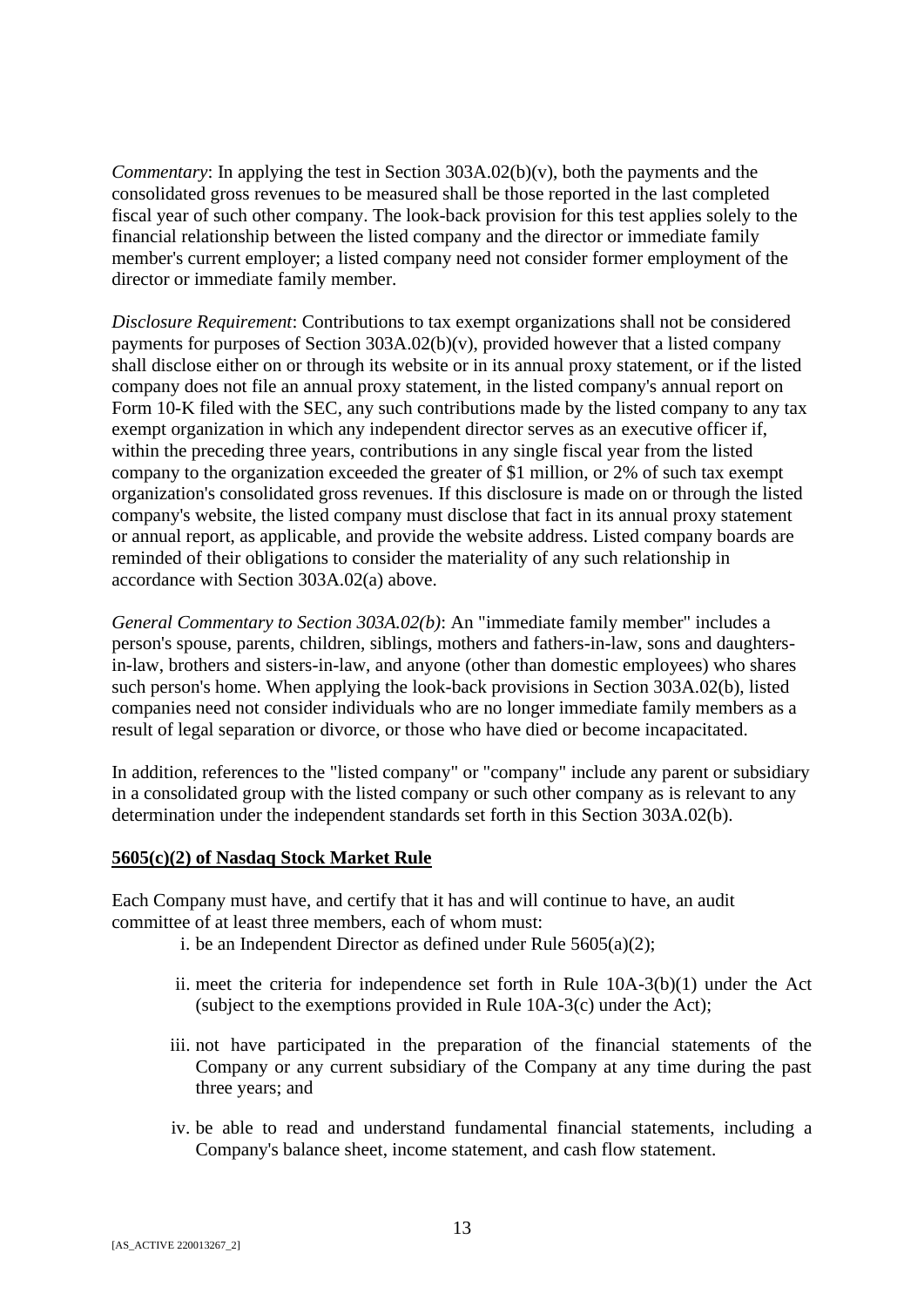Additionally, each Company must certify that it has, and will continue to have, at least one member of the audit committee who has past employment experience in finance or accounting, requisite professional certification in accounting, or any other comparable experience or background which results in the individual's financial sophistication, including being or having been a chief executive officer, chief financial officer or other senior officer with financial oversight responsibilities.

#### **5605(a)(2) of Nasdaq Stock Market Rule**

"Independent Director" means a person other than an Executive Officer or employee of the Company or any other individual having a relationship which, in the opinion of the Company's board of directors, would interfere with the exercise of independent judgment in carrying out the responsibilities of a director. For purposes of this rule, "Family Member" means a person's spouse, parents, children and siblings, whether by blood, marriage or adoption, or anyone residing in such person's home. The following persons shall not be considered independent:

- (A) a director who is, or at any time during the past three years was, employed by the Company;
- (B) a director who accepted or who has a Family Member who accepted any compensation from the Company in excess of \$120,000 during any period of twelve consecutive months within the three years preceding the determination of independence, other than the following:
	- (i) compensation for board or board committee service;
	- (ii) compensation paid to a Family Member who is an employee (other than an Executive Officer) of the Company; or
	- (iii) benefits under a tax-qualified retirement plan, or non-discretionary compensation.

Provided, however, that in addition to the requirements contained in this paragraph (B), audit committee members are also subject to additional, more stringent requirements under Rule 5605(c)(2).

- (C) a director who is a Family Member of an individual who is, or at any time during the past three years was, employed by the Company as an Executive Officer;
- (D) a director who is, or has a Family Member who is, a partner in, or a controlling Shareholder or an Executive Officer of, any organization to which the Company made, or from which the Company received, payments for property or services in the current or any of the past three fiscal years that exceed 5% of the recipient's consolidated gross revenues for that year, or \$200,000, whichever is more, other than the following: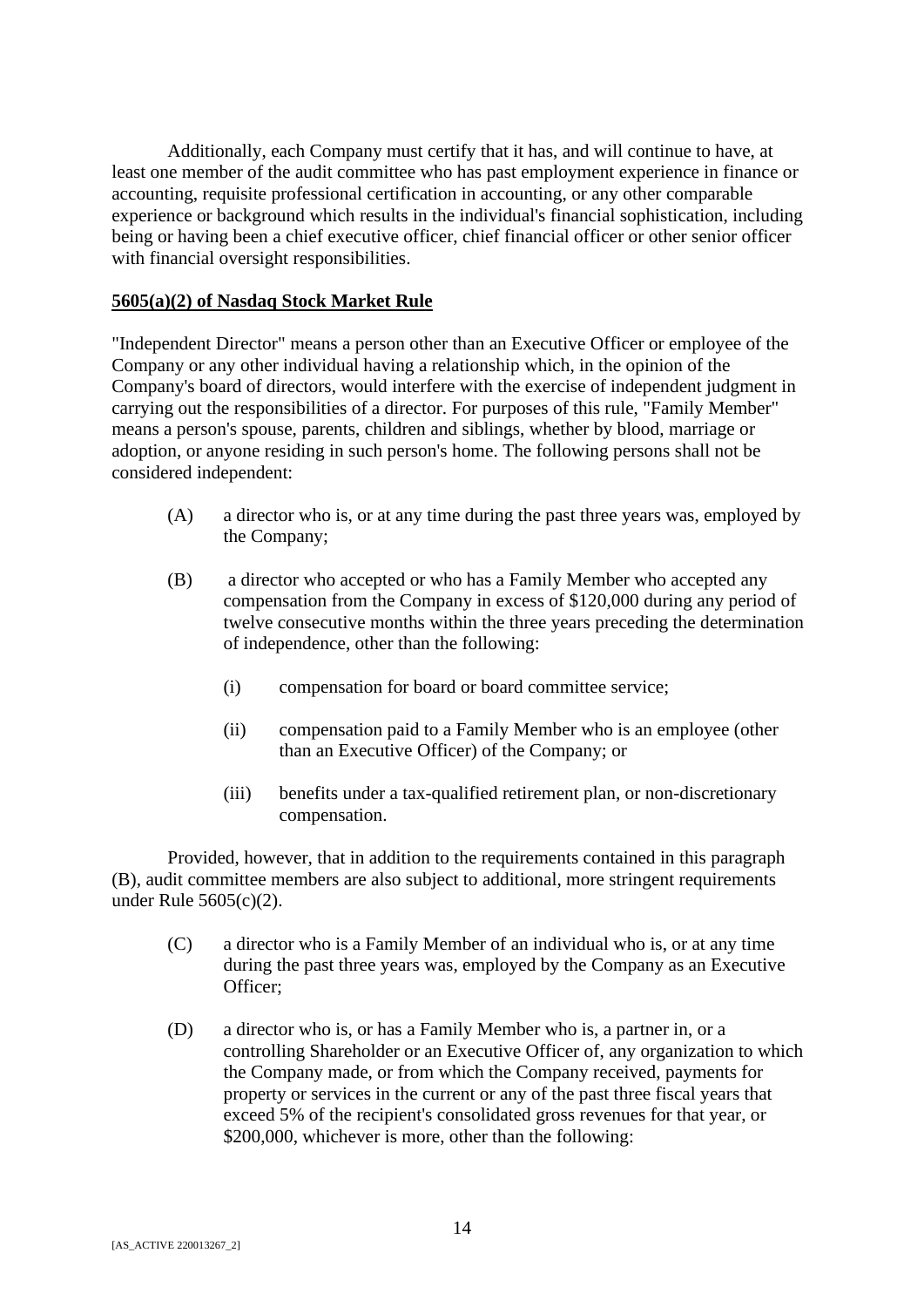- (i) payments arising solely from investments in the Company's securities; or
- (ii) payments under non-discretionary charitable contribution matching programs.
- (E) a director of the Company who is, or has a Family Member who is, employed as an Executive Officer of another entity where at any time during the past three years any of the Executive Officers of the Company serve on the compensation committee of such other entity; or
- (F)a director who is, or has a Family Member who is, a current partner of the Company's outside auditor, or was a partner or employee of the Company's outside auditor who worked on the Company's audit at any time during any of the past three years.
- $(G)$  in the case of an investment company, in lieu of paragraphs  $(A)$ - $(F)$ , a director who is an "interested person" of the Company as defined in Section  $2(a)(19)$ of the Investment Company Act of 1940, other than in his or her capacity as a member of the board of directors or any board committee.

#### **Definition of Independence — Rule 5605(a)(2)**

It is important for investors to have confidence that individuals serving as Independent Directors do not have a relationship with the listed Company that would impair their independence. The board has a responsibility to make an affirmative determination that no such relationships exist through the application of Rule  $5605(a)(2)$ . Rule  $5605(a)(2)$  also provides a list of certain relationships that preclude a board finding of independence. These objective measures provide transparency to investors and Companies, facilitate uniform application of the rules, and ease administration. Because Nasdaq does not believe that ownership of Company stock by itself would preclude a board finding of independence, it is not included in the aforementioned objective factors. It should be noted that there are additional, more stringent requirements that apply to directors serving on audit committees, as specified in Rule 5605(c).

The Rule's reference to the "Company" includes any parent or subsidiary of the Company. The term "parent or subsidiary" is intended to cover entities the Company controls and consolidates with the Company's financial statements as filed with the Commission (but not if the Company reflects such entity solely as an investment in its financial statements). The reference to Executive Officer means those officers covered in Rule 16a-1(f) under the Act. In the context of the definition of Family Member under Rule 5605(a)(2), the reference to marriage is intended to capture relationships specified in the Rule (parents, children and siblings) that arise as a result of marriage, such as "in-law" relationships.

The three year look-back periods referenced in paragraphs (A), (C), (E) and (F) of the Rule commence on the date the relationship ceases. For example, a director employed by the Company is not independent until three years after such employment terminates.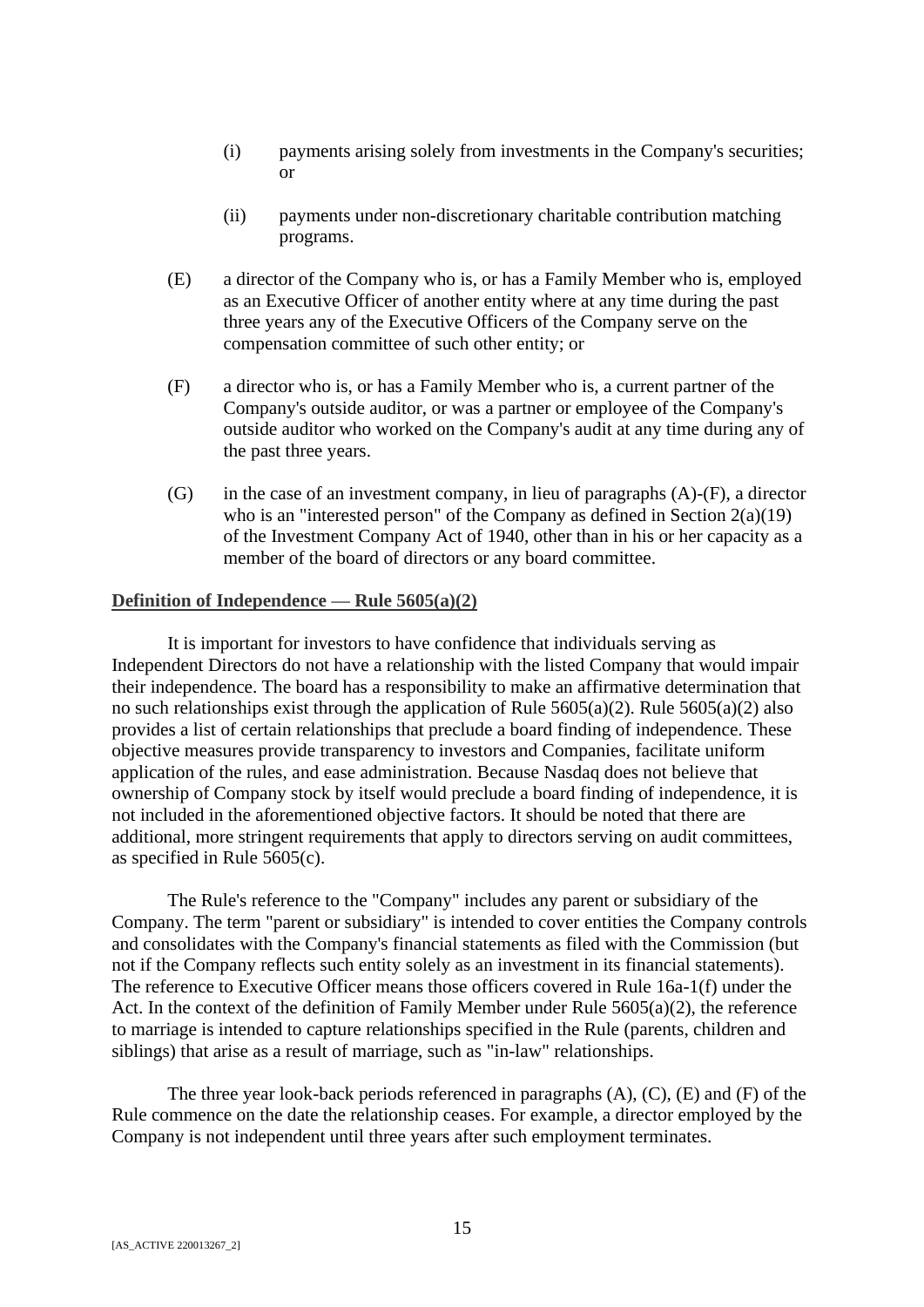For purposes of paragraph (A) of the Rule, employment by a director as an Executive Officer on an interim basis shall not disqualify that director from being considered independent following such employment, provided the interim employment did not last longer than one year. A director would not be considered independent while serving as an interim officer. Similarly, for purposes of paragraph (B) of the Rule, compensation received by a director for former service as an interim Executive Officer need not be considered as compensation in determining independence after such service, provided such interim employment did not last longer than one year. Nonetheless, the Company's board of directors still must consider whether such former employment and any compensation received would interfere with the director's exercise of independent judgment in carrying out the responsibilities of a director. In addition, if the director participated in the preparation of the Company's financial statements while serving as an interim Executive Officer. Rule  $5605(c)(2)$ (A)(iii) would preclude service on the audit committee for three years.

Paragraph (B) of the Rule is generally intended to capture situations where a compensation is made directly to (or for the benefit of) the director or a Family Member of the director. For example, consulting or personal service contracts with a director or Family Member of the director would be analyzed under paragraph (B) of the Rule. In addition, political contributions to the campaign of a director or a Family Member of the director would be considered indirect compensation under paragraph (B). Non-preferential payments made in the ordinary course of providing business services (such as payments of interest or proceeds related to banking services or loans by a Company that is a financial institution or payment of claims on a policy by a Company that is an insurance company), payments arising solely from investments in the Company's securities and loans permitted under Section 13(k) of the Act will not preclude a finding of director independence as long as the payments are non-compensatory in nature. Depending on the circumstances, a loan or payment could be compensatory if, for example, it is not on terms generally available to the public.

Paragraph (D) of the Rule is generally intended to capture payments to an entity with which the director or Family Member of the director is affiliated by serving as a partner, controlling Shareholder or Executive Officer of such entity. Under exceptional circumstances, such as where a director has direct, significant business holdings, it may be appropriate to apply the corporate measurements in paragraph (D), rather than the individual measurements of paragraph (B). Issuers should contact Nasdaq if they wish to apply the Rule in this manner. The reference to a partner in paragraph (D) is not intended to include limited partners. It should be noted that the independence requirements of paragraph (D) of the Rule are broader than Rule 10A-3(e)(8) under the Act.

Under paragraph (D), a director who is, or who has a Family Member who is, an Executive Officer of a charitable organization may not be considered independent if the Company makes payments to the charity in excess of the greater of 5% of the charity's revenues or \$200,000. However, Nasdaq encourages Companies to consider other situations where a director or their Family Member and the Company each have a relationship with the same charity when assessing director independence.

For purposes of determining whether a lawyer is eligible to serve on an audit committee, Rule 10A-3 under the Act generally provides that any partner in a law firm that receives payments from the issuer is ineligible to serve on that issuer's audit committee. In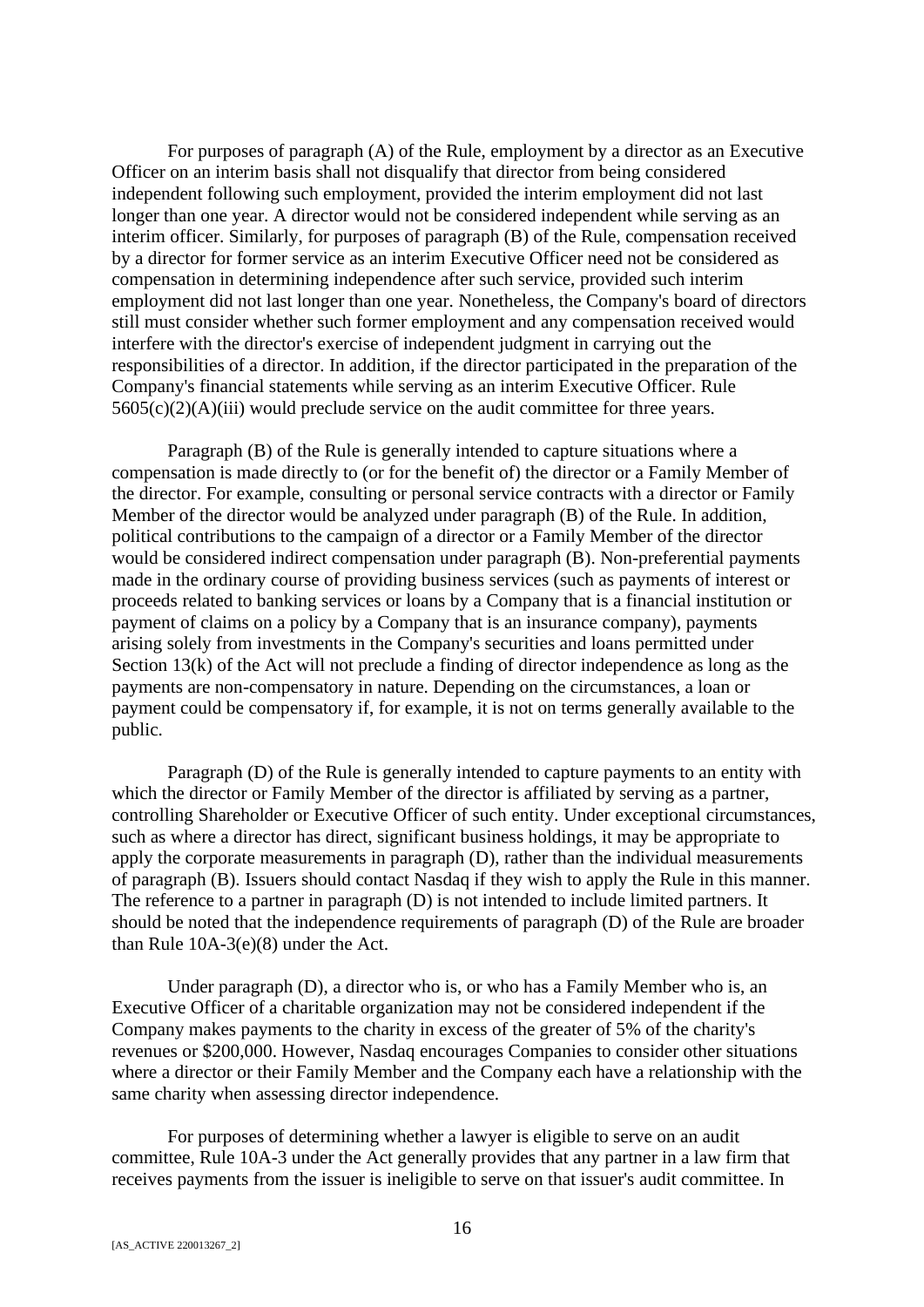determining whether a director may be considered independent for purposes other than the audit committee, payments to a law firm would generally be considered under Rule 5605(a)(2), which looks to whether the payment exceeds the greater of 5% of the recipient's gross revenues or \$200,000; however, if the firm is a sole proprietorship, Rule 5605(a)(2)(B), which looks to whether the payment exceeds \$120,000, applies.

Paragraph (G) of the Rule provides a different measurement for independence for investment companies in order to harmonize with the Investment Company Act of 1940. In particular, in lieu of paragraphs (A)-(F), a director who is an "interested person" of the Company as defined in Section 2(a)(19) of the Investment Company Act of 1940, other than in his or her capacity as a member of the board of directors or any board committee, shall not be considered independent.

# **Rule 10A-3(b)(1) of the Exchange Act – Listing Standards Relating to Audit Committee – Independence Criteria**

### *Independence.*

- i. Each member of the audit committee must be a member of the board of directors of the listed issuer, and must otherwise be independent.
- ii. In order to be considered to be independent for purposes of Rule 10A-3(b)(1), a member of an audit committee of a listed issuer that is not an investment company may not, other than in his or her capacity as a member of the audit committee, the board of directors, or any other board committee:
	- A. Accept directly or indirectly any consulting, advisory, or other compensatory fee from the issuer or any subsidiary thereof, provided that, unless the rules of the national securities exchange or national securities association provide otherwise, compensatory fees do not include the receipt of fixed amounts of compensation under a retirement plan (including deferred compensation) for prior service with the listed issuer (provided that such compensation is not contingent in any way on continued service); or
	- B. Be an affiliated person of the issuer or any subsidiary thereof.
- iv. Exemptions from the independence requirements.
	- A. For an issuer listing securities pursuant to a registration statement under section 12 of the Act, or for an issuer that has a registration statement under the Securities Act of 1933 covering an initial public offering of securities to be listed by the issuer, where in each case the listed issuer was not, immediately prior to the effective date of such registration statement, required to file reports with the Commission pursuant to section 13(a) or 15(d) of the Act:
		- 1. All but one of the members of the listed issuer's audit committee may be exempt from the independence requirements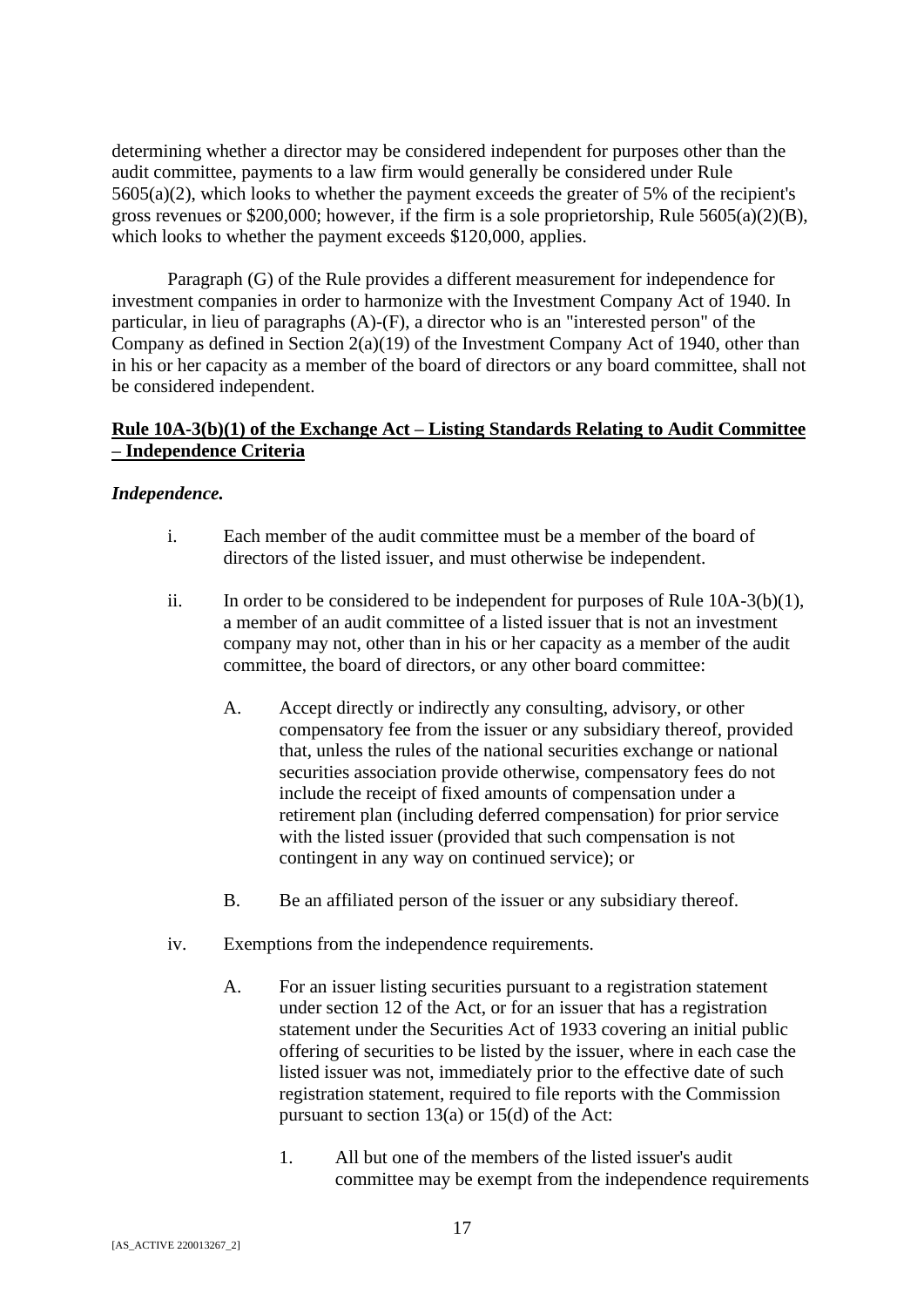of paragraph  $(b)(1)(ii)$  of this section for 90 days from the date of effectiveness of such registration statement; and

- 2. A minority of the members of the listed issuer's audit committee may be exempt from the independence requirements of paragraph  $(b)(1)(ii)$  of this section for one year from the date of effectiveness of such registration statement.
- B. An audit committee member that sits on the board of directors of a listed issuer and an affiliate of the listed issuer is exempt from the requirements of paragraph (ii)(B) above if the member, except for being a director on each such board of directors, otherwise meets the independence requirements of paragraph  $(b)(1)(ii)$  of this section for each such entity, including the receipt of only ordinary-course compensation for serving as a member of the board of directors, audit committee or any other board committee of each such entity.
- C. An employee of a foreign private issuer who is not an executive officer of the foreign private issuer is exempt from the requirements of paragraph (ii) above if the employee is elected or named to the board of directors or audit committee of the foreign private issuer pursuant to the issuer's governing law or documents, an employee collective bargaining or similar agreement or other home country legal or listing requirements.
- D. An audit committee member of a foreign private issuer may be exempt from the requirements of paragraph  $(ii)(B)$  above if that member meets the following requirements:
	- 1. The member is an affiliate of the foreign private issuer or a representative of such an affiliate;
	- 2. The member has only observer status on, and is not a voting member or the chair of, the audit committee; and
	- 3. Neither the member nor the affiliate is an executive officer of the foreign private issuer.
- E. An audit committee member of a foreign private issuer may be exempt from the requirements of paragraph (ii)(B) above if that member meets the following requirements:
	- 1. The member is a representative or designee of a foreign government or foreign governmental entity that is an affiliate of the foreign private issuer; and
	- 2. The member is not an executive officer of the foreign private issuer.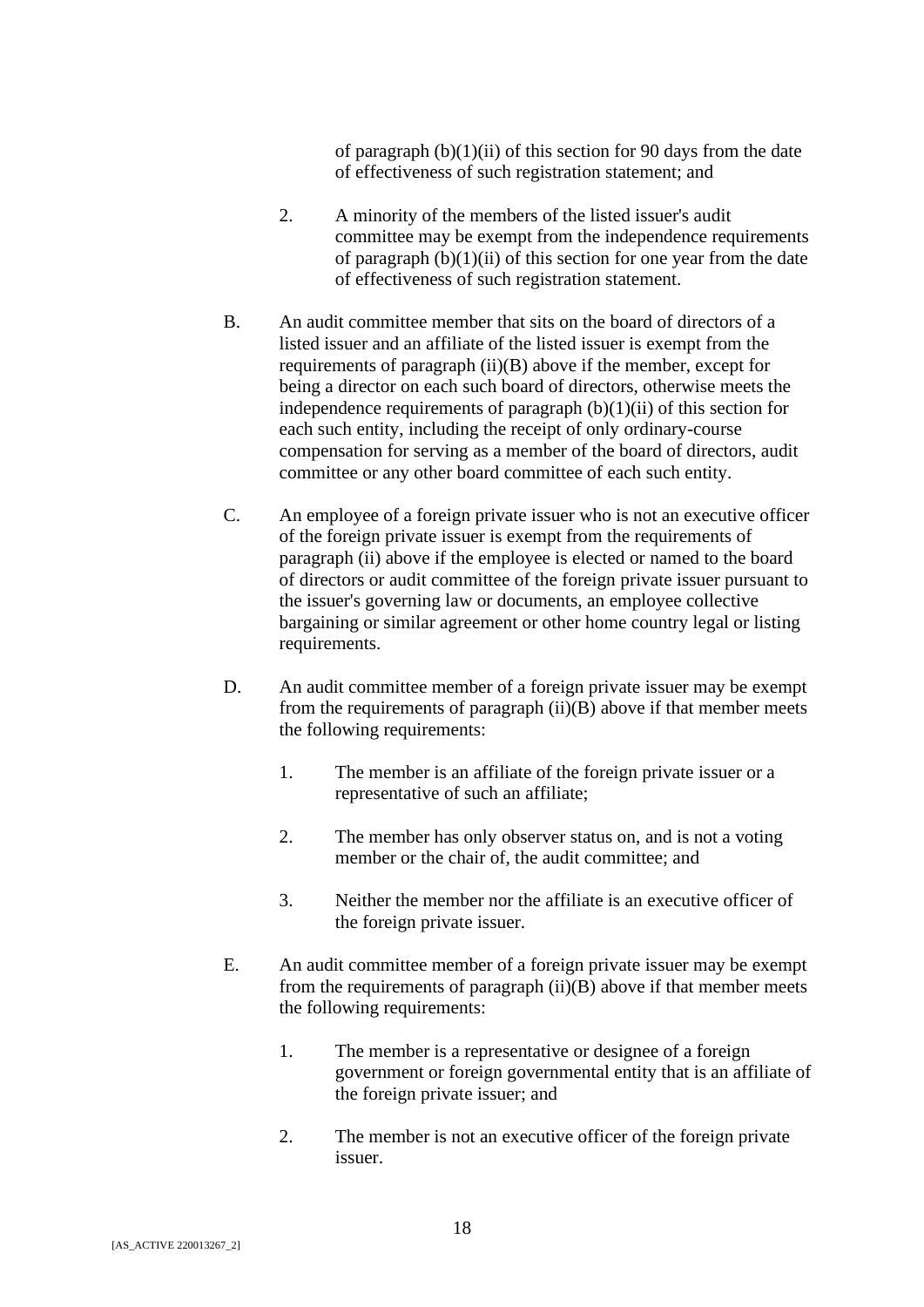Definitions

(1)(i)The term *affiliate* of, or a person affiliated with, a specified person, means a person that directly, or indirectly through one or more intermediaries, controls, or is controlled by, or is under common control with, the person specified.

(ii) (A) A person will be deemed not to be in control of a specified person for purposes of this section if the person:

(1) Is not the beneficial owner, directly or indirectly, of more than 10% of any class of voting equity securities of the specified person; and

(2) Is not an executive officer of the specified person.

(B) Paragraph (e)(1)(ii)(A) of this section only creates a safe harbor position that a person does not control a specified person. The existence of the safe harbor does not create a presumption in any way that a person exceeding the ownership requirement in paragraph  $(e)(1)(ii)(A)(1)$  of this section controls or is otherwise an affiliate of a specified person.

(iii) The following will be deemed to be affiliates:

- (A) An executive officer of an affiliate;
- (B) A director who also is an employee of an affiliate;
- (C) A general partner of an affiliate; and
- (D) A managing member of an affiliate.

(iv) For purposes of paragraph (i) of this section, dual holding companies will not be deemed to be affiliates of or persons affiliated with each other by virtue of their dual holding company arrangements with each other, including where directors of one dual holding company are also directors of the other dual holding company, or where directors of one or both dual holding companies are also directors of the businesses jointly controlled, directly or indirectly, by the dual holding companies (and, in each case, receive only ordinary-course compensation for serving as a member of the board of directors, audit committee or any other board committee of the dual holding companies or any entity that is jointly controlled, directly or indirectly, by the dual holding companies).

(2) In the case of foreign private issuers with a two-tier board system, the term *board of directors* means the supervisory or non-management board.

(3) In the case of a listed issuer that is a limited partnership or limited liability company where such entity does not have a board of directors or equivalent body, the *term board of directors* means the board of directors of the managing general partner, managing member or equivalent body.

(4) The term *control* (including the terms controlling, controlled by and under common control with) means the possession, direct or indirect, of the power to direct or cause the direction of the management and policies of a person, whether through the ownership of voting securities, by contract, or otherwise.

(5) The term *dual holding companies* means two foreign private issuers that:

(i) Are organized in different national jurisdictions;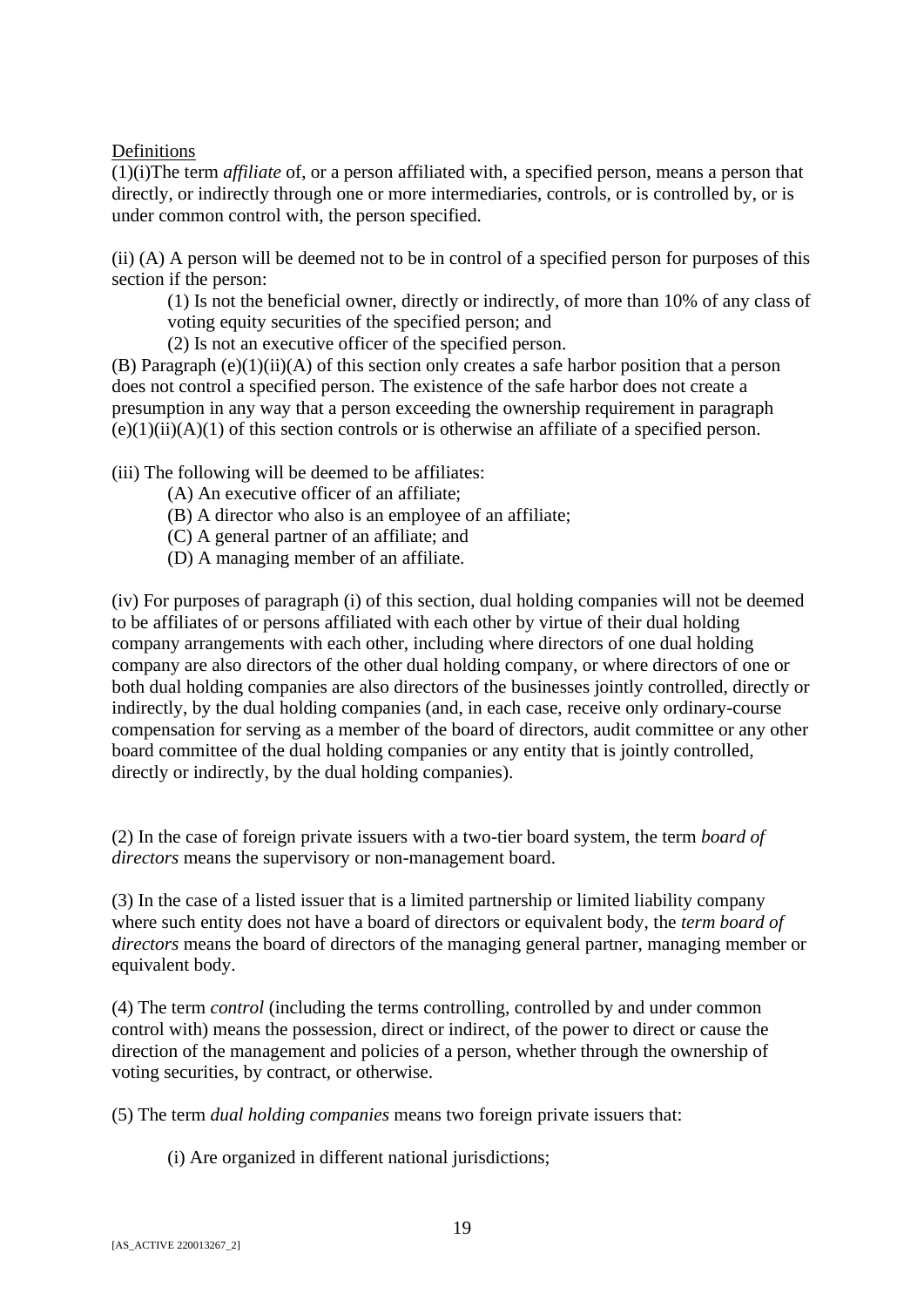(ii) Collectively own and supervise the management of one or more businesses which are conducted as a single economic enterprise; and

(iii) Do not conduct any business other than collectively owning and supervising such businesses and activities reasonably incidental thereto.

(6) The term *executive officer* has the meaning set forth in § 240.3b-7.

(7) The term *foreign private issuer* has the meaning set forth in § 240.3b-4(c).

(8) The term *indirect* acceptance by a member of an audit committee of any consulting, advisory or other compensatory fee includes acceptance of such a fee by a spouse, a minor child or stepchild or a child or stepchild sharing a home with the member or by an entity in which such member is a partner, member, an officer such as a managing director occupying a comparable position or executive officer, or occupies a similar position (except limited partners, non-managing members and those occupying similar positions who, in each case, have no active role in providing services to the entity) and which provides accounting, consulting, legal, investment banking or financial advisory services to the issuer or any subsidiary of the issuer.

(9) The terms *listed* and *listing* refer to securities listed on a national securities exchange or listed in an automated inter-dealer quotation system of a national securities association or to issuers of such securities.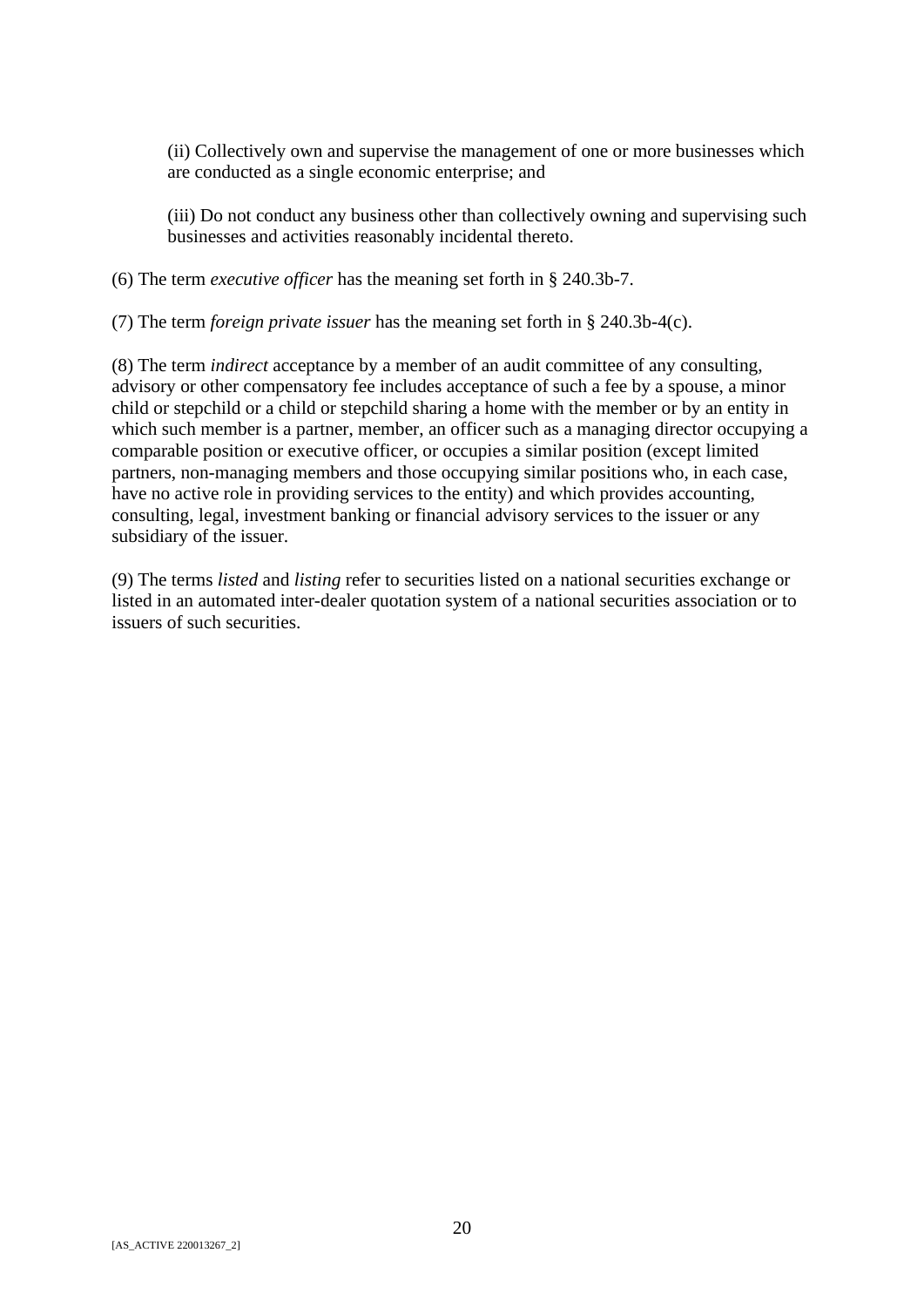### **Annex B Definition of "Audit Committee Financial Expert"**

Under Item 16A of Form 20-F, an "audit committee financial expert" should be as a person who has the following attributes:

- an understanding of generally accepted accounting principles and financial statements;
- the ability to assess the general application of such principles in connection with the accounting for estimates, accruals and reserves;
- experience preparing, auditing, analyzing or evaluating financial statements that present a breadth and level of complexity of accounting issues that are generally comparable to the breadth and complexity of issues that can reasonably be expected to be raised by the Company's financial statements, or experience actively supervising one or more persons engaged in such activities;
- an understanding of internal control over financial reporting; and
- an understanding of audit committee functions.

Under Item 16A of Form 20-F, an "audit committee financial expert" may acquire the attributes required above through:

- education and experience as a principal financial officer, principal accounting officer, controller, public accountant or auditor or experience in one or more positions that involve the performance of similar functions;
- experience actively supervising a principal financial officer, principal accounting officer, controller, public accountant, auditor or person performing similar functions;
- experience overseeing or assessing the performance of companies or public accountants with respect to the preparation, auditing or evaluation of financial statements; or
- other relevant experience.

# Safe Harbor:

- A person who is determined to be an audit committee financial expert will not be deemed an "expert" for any purpose, including without limitation for purposes of section 11 of the Securities Act of 1933 (15 U.S.C. 77k), as a result of being designated or identified as an audit committee financial expert pursuant to Item 16A.
- The designation or identification of a person as an audit committee financial expert pursuant to Item 16A does not impose on such person any duties, obligations or liability that are greater than the duties, obligations and liability imposed on such person as a member of the audit committee and board of directors in the absence of such designation or identification.
- The designation or identification of a person as an audit committee financial expert pursuant to Item 16A does not affect the duties, obligations or liability of any other member of the audit committee or board of directors.